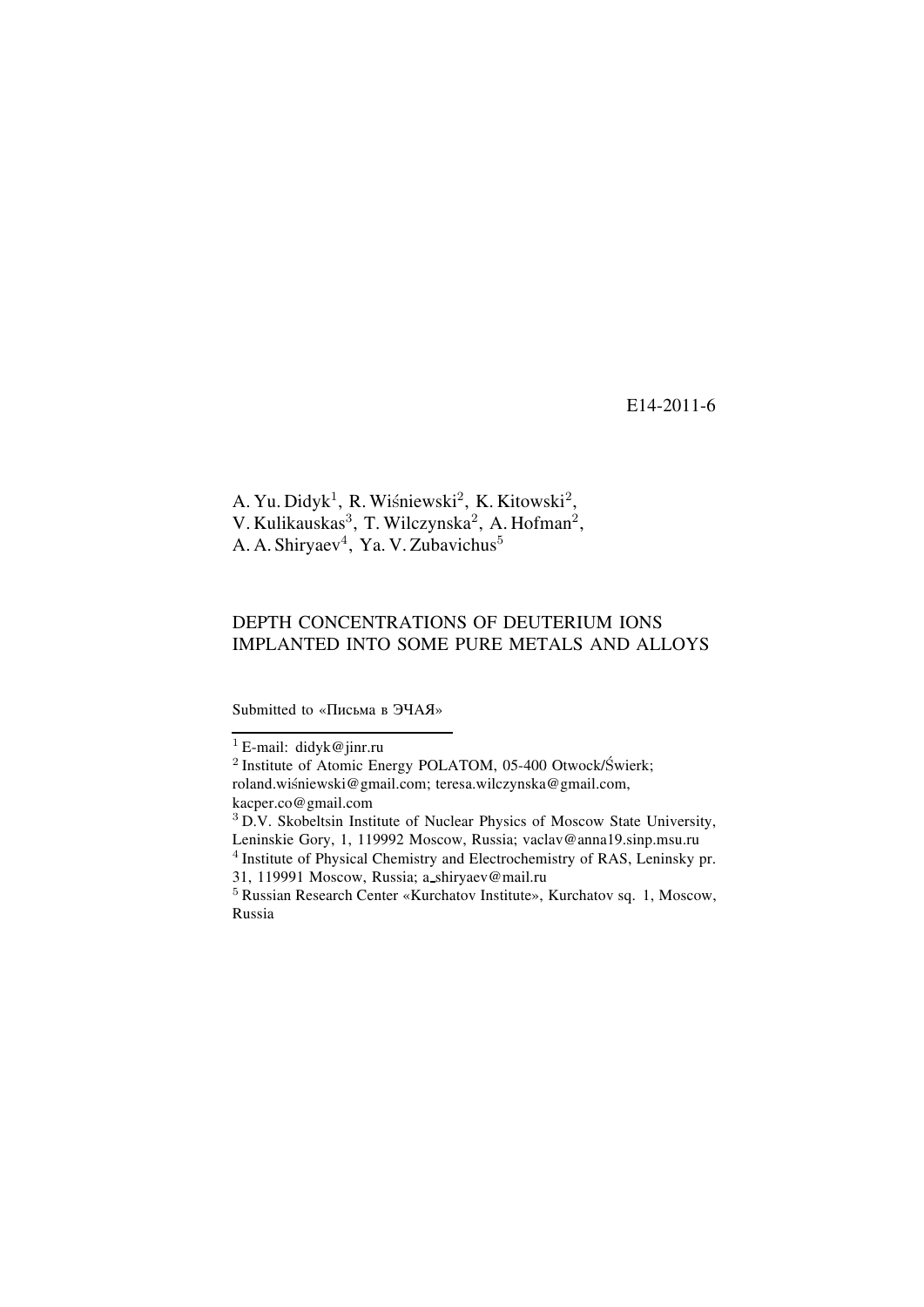Дидык А.Ю. и др. **E14-2011-6** Распределение по глубине дейтерия, имплантированного в ряд чистых металлов и сплавов

Образцы чистых металлов (Cu, Ti, Zr, V, Pd) и разбавленных сплавов Pd были имплантированы ионами дейтерия с энергией 25 кэВ до флюенсов в интервале (1,2−2,3) · 10<sup>22</sup> D<sup>+</sup>/м<sup>2</sup>. Исследования образцов с помощью метода регистрации ядер отдачи и резерфордовского обратного рассеяния были проведены спустя 10 лней и три месяца после имплантации. Сравнение полученных результатов позволило сделать выводы об относительной стабильности имплантированного дейтерия и водорода в вышеперечисленных сплавах. Было показано, что в образцах V, Pd и Pd-сплавах наблюдаются высокие значения коэффициентов диффузии. Использование малоуглового рассеяния рентгеновских лучей позволило выявить присутствие наноразмерных кластеров (дефектов) в имплантированном корунде и титане.

Работа выполнена в Лаборатории ядерных реакций им. Г. Н. Флерова ОИЯИ.

Препринт Объединенного института ядерных исследований. Дубна, 2011

Didyk A. Yu. et al. E14-2011-6

Depth Concentrations of Deuterium Ions Implanted into Some Pure Metals and Alloys

Pure metals (Cu, Ti, Zr, V, Pd) and diluted Pd alloys (Pd–Ag, Pd–Pt, Pd–Ru, Pd– Rh) were implanted by 25-keV deuterium ions at fluences in the range  $(1.2-2.3) \times$  $10^{22}$  D<sup>+</sup>/m<sup>2</sup>. The post-treatment depth distributions of deuterium ions were measured 10 days and three months after the implantation by using Elastic Recoil Detection Analysis (ERDA) and Rutherford Backscattering (RBS). Comparison of the obtained results allowed us to make conclusions about relative stability of deuterium and hydrogen gases in pure metals and diluted Pd alloys. Very high diffusion rates of implanted deuterium ions from V and Pd pure metals and Pd alloys were observed. Small-angle X-ray scattering revealed formation of nanosized defects in implanted corundum and titanium.

The investigation has been performed at the Flerov Laboratory of Nuclear Reactions, JINR.

Preprint of the Joint Institute for Nuclear Research. Dubna, 2011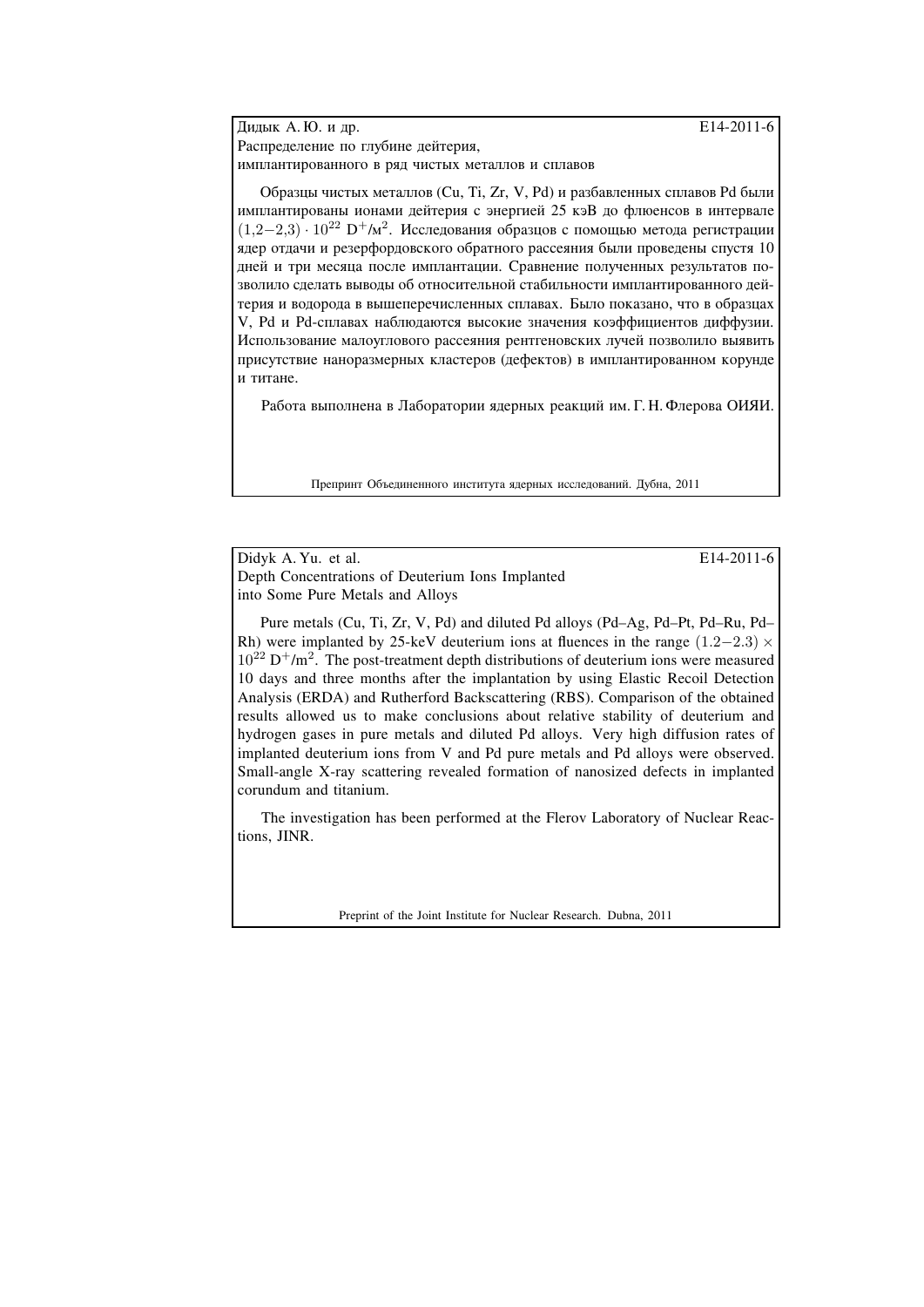# **INTRODUCTION**

Behavior of hydrogen isotopes in solids is of considerable fundamental and applied interest. Hydrogen-based energetics is a viable alternative to modern hydrocarbon-based technologies. One of the promising approaches involves hydrogen stored in metal hydrides  $[1-4]$ . Hydrogen and its heavier isotopes serve as a nuclear fuel in Fusion Reactor Power Plants [5–9]. They are also widely used in modern nuclear reactors for slowing-down of neutrons, and as neutrons reflectorsmirrors, as safety materials and in the regulatory systems [7]. Production of high neutron fluxes for various applications remains an important challenge. The increase of capacity of metal foils to retain deuterium in the near-surface layers is another important problem. The basic challenge in all these applications is to achieve the highest possible hydrogen concentration in the employed materials preserving, at the same time, the capability of desorbing hydrogen reversibly. Materials with high deuterium concentrations are important for some nuclear applications, such as neutron sources.

Ion implantation is one of the possible ways to create high hydrogen concentrations in the subsurface layers. In this work we report some results about the behavior of deuterium in various pure metals and alloys. We have studied in detail depth distribution of implanted deuterium and temporal stability of the implanted layers (for review of previous studies, see  $[8-13]$  and references therein). We have monitored evolution of hydrogen and deuterium concentrations after long-term saturation of pure palladium and its diluted alloys. Finally, the maximal stable concentrations of implanted deuterium ions in the metals and chemical compounds were estimated and compared with maximum equilibrium relations between metals and hydrogen (for example, comparison with metal hydrides such as TiH<sub>2</sub>, MgH<sub>2</sub>, AlH<sub>3</sub> [7]).

### **1. EXPERIMENTAL METHODS AND SAMPLE PREPARATION**

All samples of metals (purity of about 99.95%) were prepared by mechanical polishing and then by electrochemical etching to achieve high-quality smooth surfaces. Surface structures were studied using optical microscopy (metallographic optical microscope «Neophot», MOM), scanning electron microscopy (JSM-840,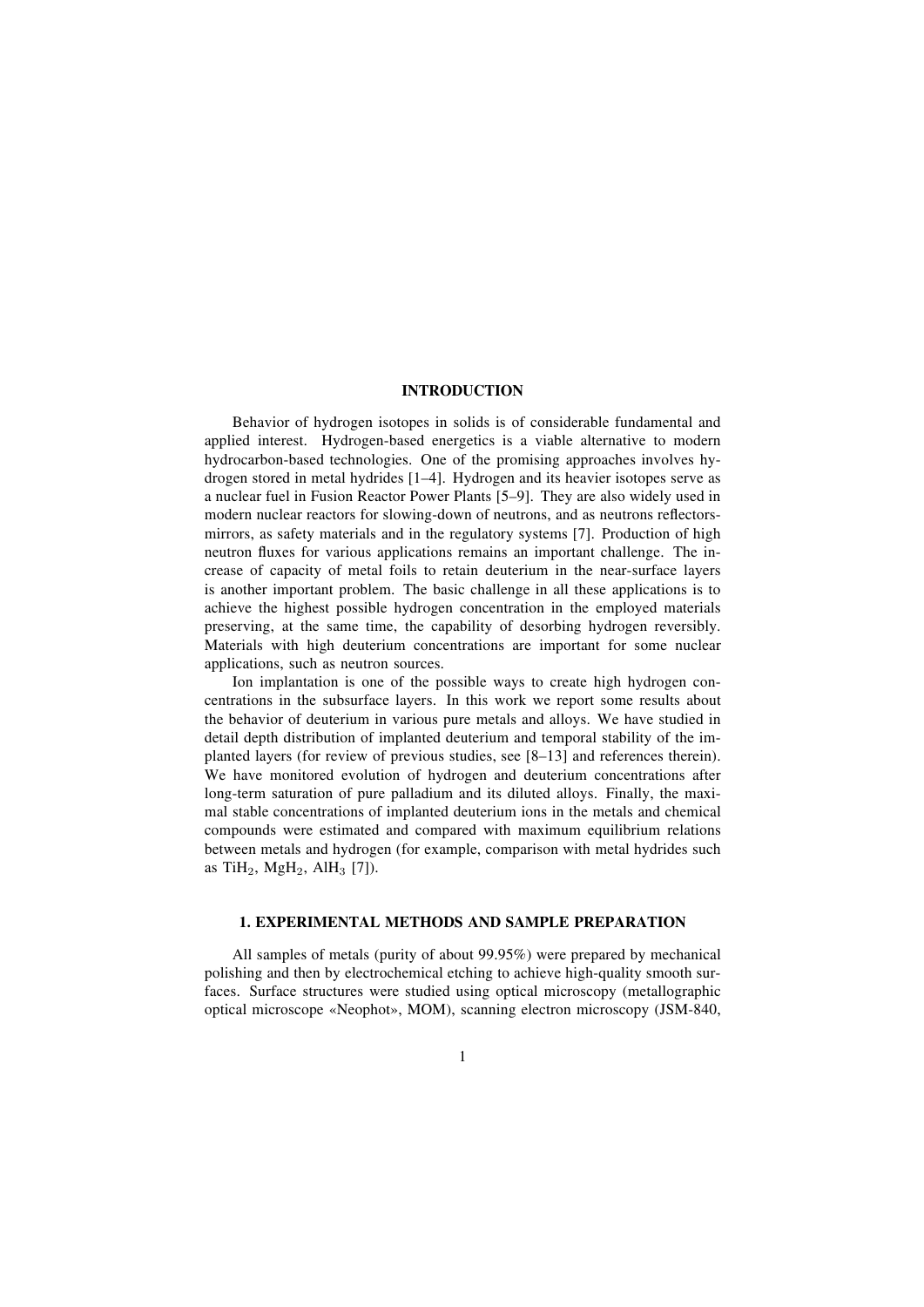SEM), and atomic force microscopy (AFM) prior to the implantation to check the homogeneity.

Single crystal ingots of Pd and Pd alloys were grown at the Institute of Atomic Energy (Swierk, Poland). The ingots were cut to thickness about  $1-2$  mm. Then the samples were cold rolled, and finally mechanically and electrochemically polished to the final thickness of  $50-150 \mu m$ . For every compound four specimens were prepared. The first set was saturated by deuterium in a high-pressure chamber [14, 15]; the second part was implanted by  $D^+$  ions up to high fluences. The third and fourth samples were annealed at a temperature of about 900 K for 1 hour and then were deuterium saturated (the third specimen) and implanted up to the same ion fluences (the fourth).

**1.1. Implantation of 25-keV**  $D^+$  **Ions at High Fluences.** The implantation of 25-keV deuterium ions was carried out at dedicated low-energy ion irradiation beamline equipped with a separation magnet, deviation systems in both vertical and horizontal directions, and a number of flux-measuring Faraday cups in both directions [16]. Homogeneity of irradiation in a square of about  $6 \times 4$  cm was better than  $\pm 5\%$ . All samples were glued by a heat conducting glue to a cooling substrate and the temperature of implantation was  $T \approx 30^{\circ}$ C. It is necessary to note that the ion beam flux during the implantation was about  $35 \cdot 10^{17} \text{ D}^{+}/(\text{m}^{2} \cdot \text{s})$ . and the beam power was less than  $W \approx 0.075$  W/cm<sup>2</sup>. Maximum implantation fluence in all targets was  $\Phi_{\text{max}} = 2.3 \cdot 10^{22} \text{ D}^+/\text{m}^2$  to exclude surface phenomena such as blistering and exfoliation as observed by optical and electron microscopies. Duration of the implantation for this maximum  $D^+$  fluence was about 20 hours. All metal samples and alloys were irradiated up to four ion fluences, i.e.,  $\Phi_1$  =  $1.2 \cdot 10^{22}$ ,  $\Phi_2 = 1.5 \cdot 10^{22}$ ,  $\Phi_3 = 1.8 \cdot 10^{22}$ , and  $\Phi_{\text{max}} = 2.3 \cdot 10^{22} \text{ D}^+/\text{m}^2$ . Atomic force microscopy (AFM) was used for estimations of surface sputtering rates of all samples. The post-experimental metal surface roughness was comparable to calculations of the surface sputtering with computer code SRIM-2008 [17]. It is necessary to note that all implanted metal samples were deformed by a spontaneous emergence of gas pores or gas bubbles (so-called swelling processes). There was a surface discoloration with intensity depending on the ion implantation fluence.

**1.2. Depth Distribution of Implanted D**<sup>+</sup> **Ions in Various Materials: Elastic Recoil Detection Analysis (ERDA-RBS).** The depth distribution of implanted  $D^+$  ions was measured using RBS setup based on electrostatic generator (EG-5) of the Frank Laboratory of Neutron Physics (FLNP, JINR, Dubna) [19] and tandetron at the Skobeltsin Institute of Nuclear Physics (SINP, MSU, Moscow) [21]. Concentration profiles of light H/D atoms were measured by elastic recoil detection analysis (ERDA). The depth distributions of chemical complex compounds, such as diluted Pd alloys,  $Al_2O_3$  and stainless steel (Fe<sub>72</sub>Cr<sub>18</sub>Ni<sub>10</sub> – SS) were measured by RBS [19-21]. We have employed 2.3 MeV He<sup>+</sup>, the incidence angle was  $\Theta = 15^\circ$ . Registration of scattering hydrogen and deuterium recoils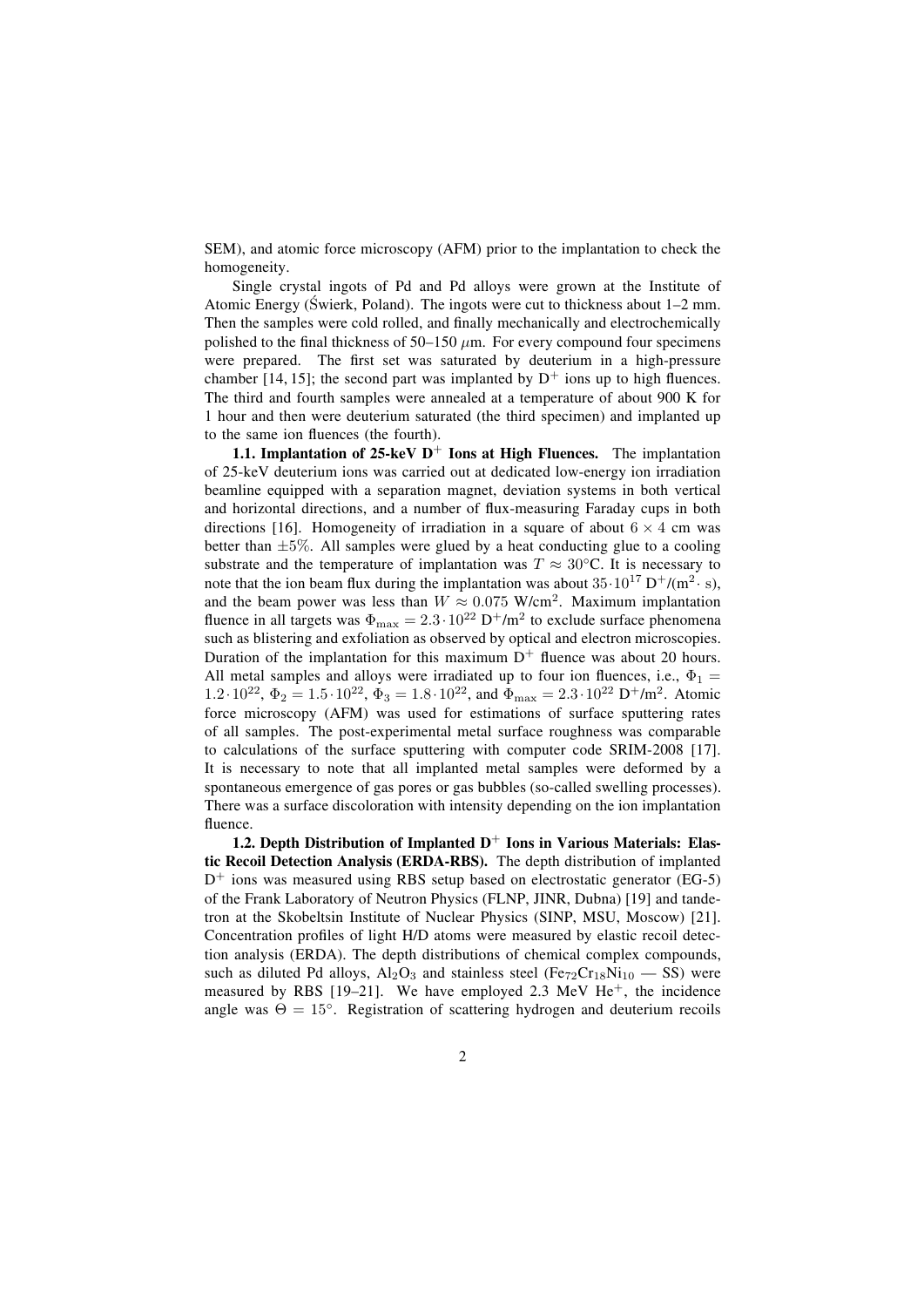

Fig. 1. The experimental ERDA and simulated spectra of H and D recoils in  $Pd_{0.90}Pt_{0.10}$ alloy implanted by 25-keV deuterium ions up to fluence  $\Phi_1 = 1.2 \cdot 10^{22} \text{ D}^+/\text{m}^2$ 

was performed at 30 $^{\circ}$  to an initial He<sup>+</sup> beam direction. The beamspot on the sample was elliptical with axes of  $a_1 \approx 1$  mm and  $a_2 = 3.9$  mm. All experimental spectra were then fitted with SIMNRA 6.05. The experimental ERDA and simulated spectra of H and D recoils under analysis by He<sup>+</sup>ions with an energy of 1.9 MeV for  $Pd_{0.9}Pt_{0.1}$  alloy implanted by deuterium ions with an energy of 25 keV at fluence  $\Phi_1 = 1.2 \cdot 10^{22} \text{ D}^{\frac{1}{2}}/\text{m}^2$  versus the number of energetic channels is presented in Fig. 1. Here the sliding angle to the surface is  $\Theta = 15^\circ$  and the angle of recoil registration to the direction of He<sup>+</sup> ions is  $\Omega = 30^{\circ}$ . The thickness of He<sup>+</sup> ion adsorption mylar foil was 12  $\mu$ m.

**1.3. X-ray Investigations of the Samples.** The X-ray diffraction patterns were acquired from the Pd alloys foils in reflection geometry using X'Pert Panalytical powder diffractometer. Not surprisingly, the thickness of the implanted layers was too small to be detected. The main result of the diffraction experiments is the observation of texture, imposed by cold rolling of the samples.

Small-angle X-ray scattering (SAXS) patterns were acquired at the STM beamline [27] at the Kurchatov synchrotron source using linear position-sensitive detector. Relatively high energy of incident monochromatic radiation  $(15-17 \text{ keV})$ was employed to permit recording of the patterns in transmission geometry. The samples were in vacuum. The size distribution of the scatterers was calculated in the assumption of spherical shape using GNOM software [28]. Comparison with unimplanted samples showed that the texture of the samples was not important for the scattering and the analyzed signal is due to defects due to implanted/infused hydrogen.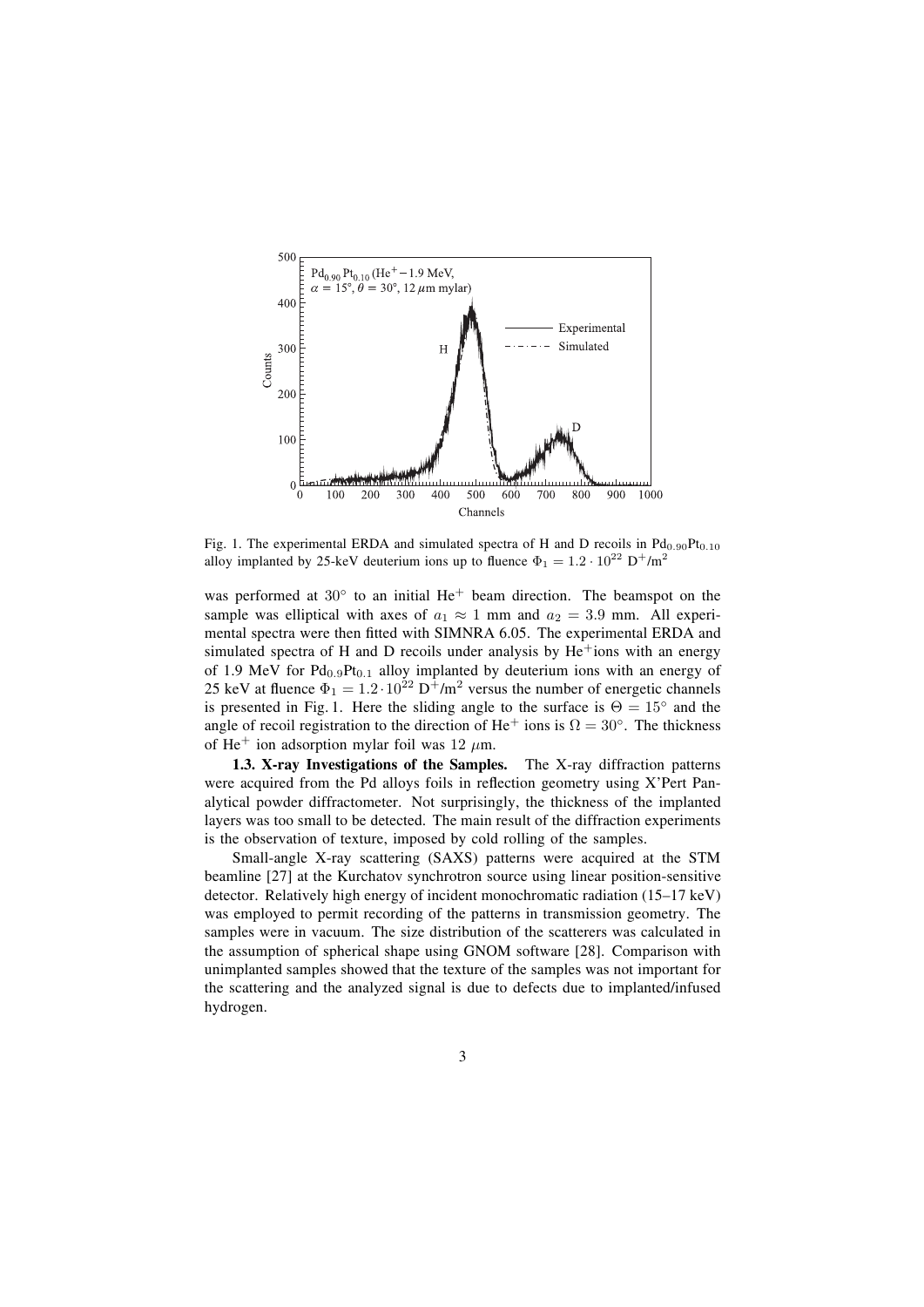### **2. EXPERIMENTAL RESULTS**

**2.1. Depth Distribution of Implanted D**<sup>+</sup> **Ions in Some Pure Metals and Some Alloys.** Table 1 presents the most important calculated parameters for  $D^+$  (25 keV) and for analyzing He<sup>+</sup> (2.3 MeV) ions. Namely, mass and atomic densities, projected ranges of  $D^+$  and He<sup>+</sup> ions and sputtering coefficients of all the metals and chemical compounds studied are given. The concentration profile of ions implanted into a target can be calculated using the expression (see [21, 22])

$$
C(Z) = \frac{N_0}{2 \times S} \left[ erf \left( \frac{Z + \frac{\Phi \times S}{N_0} - R_p}{\sqrt{2} \times \Delta R_p} \right) - erf \left( \frac{Z - R_p}{\sqrt{2} \times \Delta R_p} \right) \right], \quad (1)
$$

here  $N_0$  is atomic target density (at/cm<sup>3</sup>),  $\Phi$  is ion fluence (ions/cm<sup>2</sup>), S is sputtering coefficient for target atoms,  $R_p^D$  and  $\Delta R_p$  are projected range and struggling of ions in target. The total implantation dose can be calculated using expression (1) as

$$
C_D = \int_0^\infty C(Z) dZ \approx \sum_{i=1}^{i=i_{\text{max}}} C_i \times \Delta Z_i,
$$
 (2)

and the maximum ion concentration should be

$$
C^{\max} = \frac{N_0}{S} \times erf \left[ \frac{\Phi \cdot S}{2\sqrt{2} \cdot N_0 \cdot \Delta R_p} \right]
$$
 (3)

at the depth  $Z_{\text{max}} = R_p - \frac{\Phi \cdot S}{2 \cdot N_0}$ .

|  |  |  |  | Table 1. Calculated (SRIM-2008 [17]) parameters for all the studied compounds |  |  |  |  |
|--|--|--|--|-------------------------------------------------------------------------------|--|--|--|--|
|--|--|--|--|-------------------------------------------------------------------------------|--|--|--|--|

| Material                                                           | Zr      | Ti     | Cu              | V      | Pd                                                                                                             | SS            | $Al_2O_3$                     |  |
|--------------------------------------------------------------------|---------|--------|-----------------|--------|----------------------------------------------------------------------------------------------------------------|---------------|-------------------------------|--|
| Implantation of 25-keV deuterium ions                              |         |        |                 |        |                                                                                                                |               |                               |  |
| $\rho$ ,<br>g/cm <sup>3</sup>                                      | 6.49    | 4.519  | 8.92            | 5.96   | 12.03                                                                                                          | 7.849         | 3.5                           |  |
| N,<br>at. $M/cm3$ ,<br>$\times 10^{22}$                            | 4.284   | 5.681  | 8.453           | 7.045  | 6.803                                                                                                          | 8.526         | 10.33                         |  |
| $R_p^{\rm D}$ , $\rm \AA$                                          |         |        |                 |        | $1923 \pm 643$  2444 $\pm 695$  1854 $\pm 673$  1955 $\pm 571$  1237 $\pm 458$  1998 $\pm 698$  1923 $\pm 643$ |               |                               |  |
| $S$ .                                                              | 0.00248 | 0.0019 | 0.010           | 0.0025 | 0.0011                                                                                                         |               | $0.0012$ (Cr) $ 0.00153$ (Al) |  |
| at.M/at.D                                                          |         |        |                 |        |                                                                                                                | 0.0007(Ni)    | 0.0024(0)                     |  |
|                                                                    |         |        |                 |        |                                                                                                                | $0.0049$ (Fe) |                               |  |
| Analyzing 2.3-MeV helium ions, grazing angle $\Theta = 15^{\circ}$ |         |        |                 |        |                                                                                                                |               |                               |  |
| $R_p^{\rm D}$ ,                                                    |         |        |                 |        |                                                                                                                |               |                               |  |
| $\mu$ m                                                            | 1.32    | 1.43   | $1.07 \pm 0.33$ | 1.04   | $0.88 \pm 0.30 0.95 \pm 0.26$                                                                                  |               | 1.38                          |  |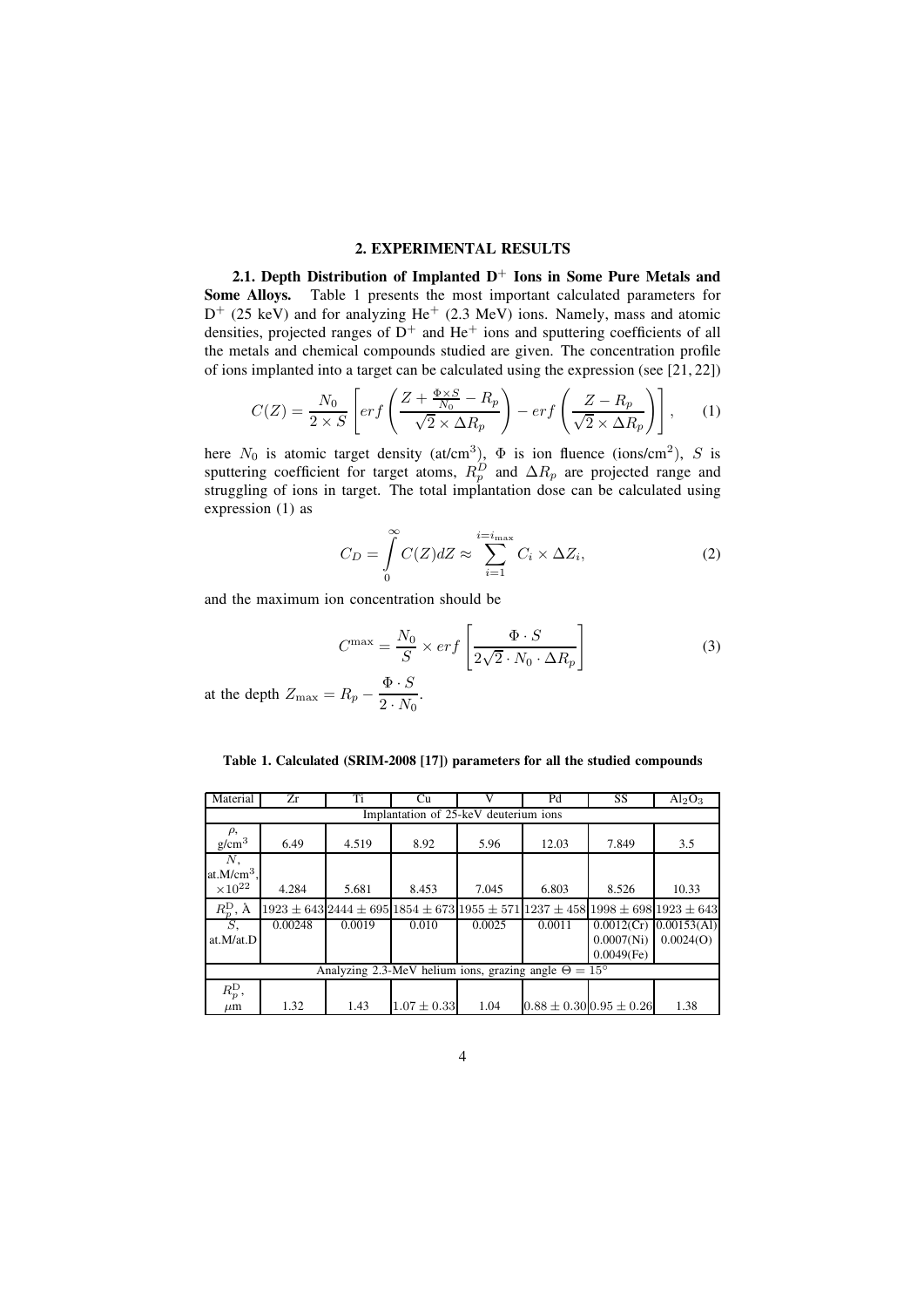*2.1.1. Implantation to Zr Target.* The depth-dependent concentrations of D and H (intrinsic impurity) at two implantation fluences  $\Phi_2 = 1.5 \cdot 10^{22} \text{ D}^+/\text{m}^2$ and  $\Phi_{\text{max}} = 2.3 \cdot 10^{22} \text{ D}^+/\text{m}^2$  for Zr samples are presented in Fig. 2. Integral concentrations of the implanted ions can be introduced using simple expressions  $c_{\text{D},\text{H}} \equiv \sum_{i=\infty}^{i_{\text{max}}} c_i(\text{D},\text{H}) \times \Delta Z_i$ , where indices «*i*» correspond to depth layers in a target from  $Z = 0$  up to maximum ERDA measured depth  $Z < R_p^{\text{He}}$ . As is seen from Table 1, the projected range of D ions in Zr foil is equal to  $R_p^D =$  $(1923 \pm 643)$  Å. By using the sputtering coefficient  $S_{Zr} = 2.48 \cdot 10^{-3} \frac{\text{at.} Zr}{\text{at.} D^+}$ , it is very easy to estimate the thickness of the surface layer sputtered by implantation of  $D^+$  at a fluence of  $\Phi_{\text{max}} = 2.3 \cdot 10^{22} D^+/\text{m}^2$  to be equal to  $\Delta Z = \Phi_{\text{max}} \times \Delta Z$  $S_{\rm Zr}/N_{\rm Zr} = 13.3 \text{ \AA}.$ 

Figure 2 shows that: a) the depth concentrations of  $D$  atoms for all fluences have a very large spread along the implanted ion path and the width of implanted zone is much larger than the projected range  $R_p^D = (1923 \pm 643)$  Å; b) the total concentrations of D atoms correspond closely to the experimental ion fluences for Zr targets only; c) the maximum obtained concentration of D atoms in Zr is about 47%, i.e.,  $n_{\text{Zr}}^{\text{exper}}(\text{D}^+) = 0.47 \frac{\text{at.} \text{D}}{\text{at.} \text{Zr}} < n_{\text{Zr}}^{\text{max}} = 2.95 \frac{\text{at.} \text{D}}{\text{at.} \text{Zr}}$ 



Fig. 2. The depth profiles of D and H atoms in Zr samples after 25-keV  $D^+$  implantation at two fluences:  $\Phi_2 = 1.5 \cdot 10^{22} \text{ D}^+/\text{m}^2$  (*a*) and  $\Phi_{\text{max}} = 2.3 \cdot 10^{22} \text{ D}^+/\text{m}^2$  (*b*). Concentrations of the isotopes are given. The D<sup>+</sup> ion projected range is  $R_p = (1923 \pm 643)$  Å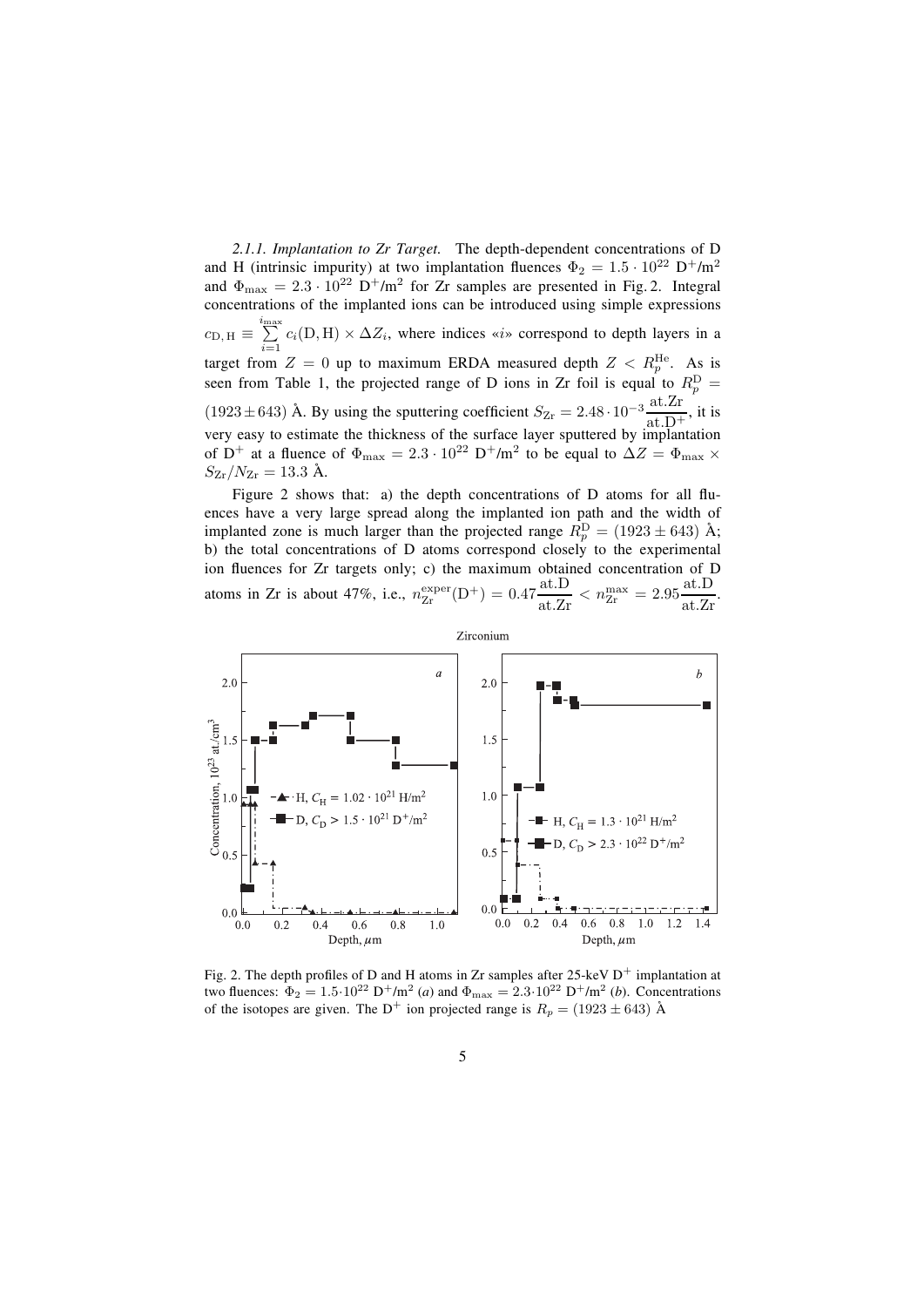Here  $n_{\text{Zr}}^{\text{max}}(D^+) = 2.95 \frac{\text{at.}D}{\text{at.}Zr}$  is the calculated deuterium–metal ratio for maximum fluence of implantation, i.e.  $n^{\max} \equiv C^{\max}/N_0$ . The calculated profiles and other parameters were obtained using SRIM-2008 simulation [17] (depth profiles,  $R_p$ ,  $\Delta R_p$  and  $N_0$ ) and using homemade computer program SPECTR based on expressions  $(1)$ – $(3)$ .

*2.1.2. Implantation to Ti Target.* The measured depth distributions of D and H atoms in implanted Ti samples (ion fluences  $\Phi_3 = 1.8 \cdot 10^{22} \text{ D}^+/\text{m}^2$  and  $\Phi_{\text{max}} = 2.3 \cdot 10^{22} \text{ D}^{+}/\text{m}^{2}$  are presented in Fig. 3. *In contrast to implantation to Zr metal, the integral concentration of implanted deuterium is lower due to larger projected range (see Table 1). This could be the reason for wider spread of the proˇles*.



Fig. 3. The depth profiles of D and H atoms in Ti samples after  $25$ -keV  $D^+$  implantation at two fluences:  $\Phi_2 = 1.8 \cdot 10^{22} \text{ D}^+/\text{m}^2$  (*a*) and  $\Phi_{\text{max}} = 2.3 \cdot 10^{22} \text{ D}^+/\text{m}^2$  (*b*). The D<sup>+</sup> projected range is  $R_p = (2446 \pm 493)$  Å

2.1.3. Implantation to  $Al_2O_3$  *Target*. The total concentration of deuterium implanted into synthetic  $A_2O_3$  single crystal is shown in Fig. 4. These crystals possessed high surface quality as shown by AFM. The use of ERDA technique with relatively low projected range of  $He<sup>+</sup>$  (2.3 MeV) ions and small thickness of implanted layers required a smooth surface. It is easy to see from Fig. 4 that: a) the depth distributions of implanted  $D^+$  ions for fluence  $\Phi_{\text{max}} = 2.3 \times$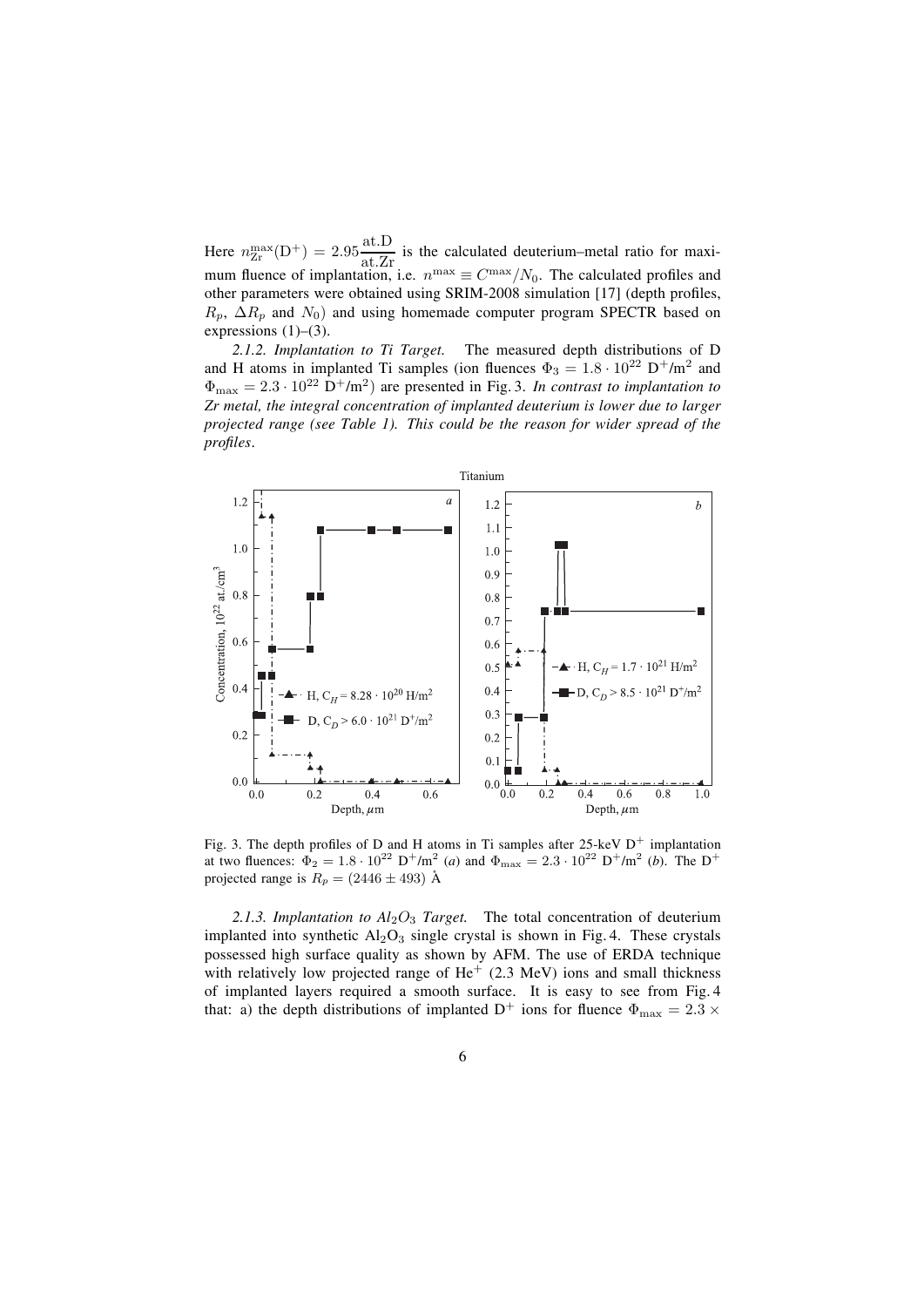

Fig. 4. The depth profiles of D and H atoms in  $Al_2O_3$  single crystal after 25-keV D<sup>+</sup> implantation at fluence  $\Phi_{\text{max}} = 2.3 \cdot 10^{22} \text{ D}^+/\text{m}^2$ . The D<sup>+</sup> projected range is  $R_p =$  $(2832 \pm 602)$  Å

 $10^{22}$  D<sup>+</sup>/m<sup>2</sup> have a very big spread along the implanted ion path and the width of implanted zone is much larger than the projected range  $R_p^D = (2832 \pm 602)$  Å; b) the integral concentration of D atoms exceeds  $C_D > 6.43 \cdot 10^{21} \text{ D}^+/\text{m}^2$ ; c) the maximum measured concentration of D atoms in  $Al_2O_3$  sample is about 15%, i.e.,  $n_{\text{Al}_2\text{O}_3}^{\text{exper}}(\text{D}^+) = 0.15 \frac{\text{at.}\text{D}}{\text{at.}\text{Al}_2\text{O}}$  $\frac{\text{at.D}}{\text{at.Al}_2\text{O}_3} \ll n_{\text{Al}_2\text{O}_3}^{\text{max}} = 1.69 \frac{\text{at.D}}{\text{at.Al}_2\text{O}_3}$  $\frac{\text{at. B}}{\text{at. } \text{Al}_2\text{O}_3}$ . Here  $n_{\text{Al}_2\text{O}_3}^{\text{max}} = 1.69 \frac{\text{at.D}}{\text{at. Al}_2\text{O}_3}$  is the calculated deuterium/Al<sub>2</sub>O<sub>3</sub> ratio for the maximal implantation fluence. The maximum concentrations of D atoms were achieved at the depths between 0.26 and 0.4  $\mu$ m. This depth region is comparable with the projected range of D<sup>+</sup> ions in Al<sub>2</sub>O<sub>3</sub> sample  $R_p^D = (0.28 \pm 0.06) \mu \text{m}$ .

The experimental low value of the deuterium/ $Al_2O_3$  ratio can be explained by a high spread of the implantation layer, larger than the analyzed  $He<sup>+</sup>$  ion projected range. It is necessary to check this conclusion by another method sensitive to deuterium depth distribution, e.g., by secondary mass ion spectrometry.

*2.1.4. Implantation to Copper and Stainless Steel Targets.* Figure 5 shows the depth profiles of D and H atoms in copper and stainless steel  $(Cr_{18}Ni_{10}Fe_{72})$ samples at the D<sup>+</sup> fluence  $\Phi_2 = 1.5 \cdot 10^{22} \text{ D}^+/\text{m}^2$  as measured by ERDA. One can conclude that the total D concentration and shape of the depth profiles in these samples are similar to the titanium ones (see above).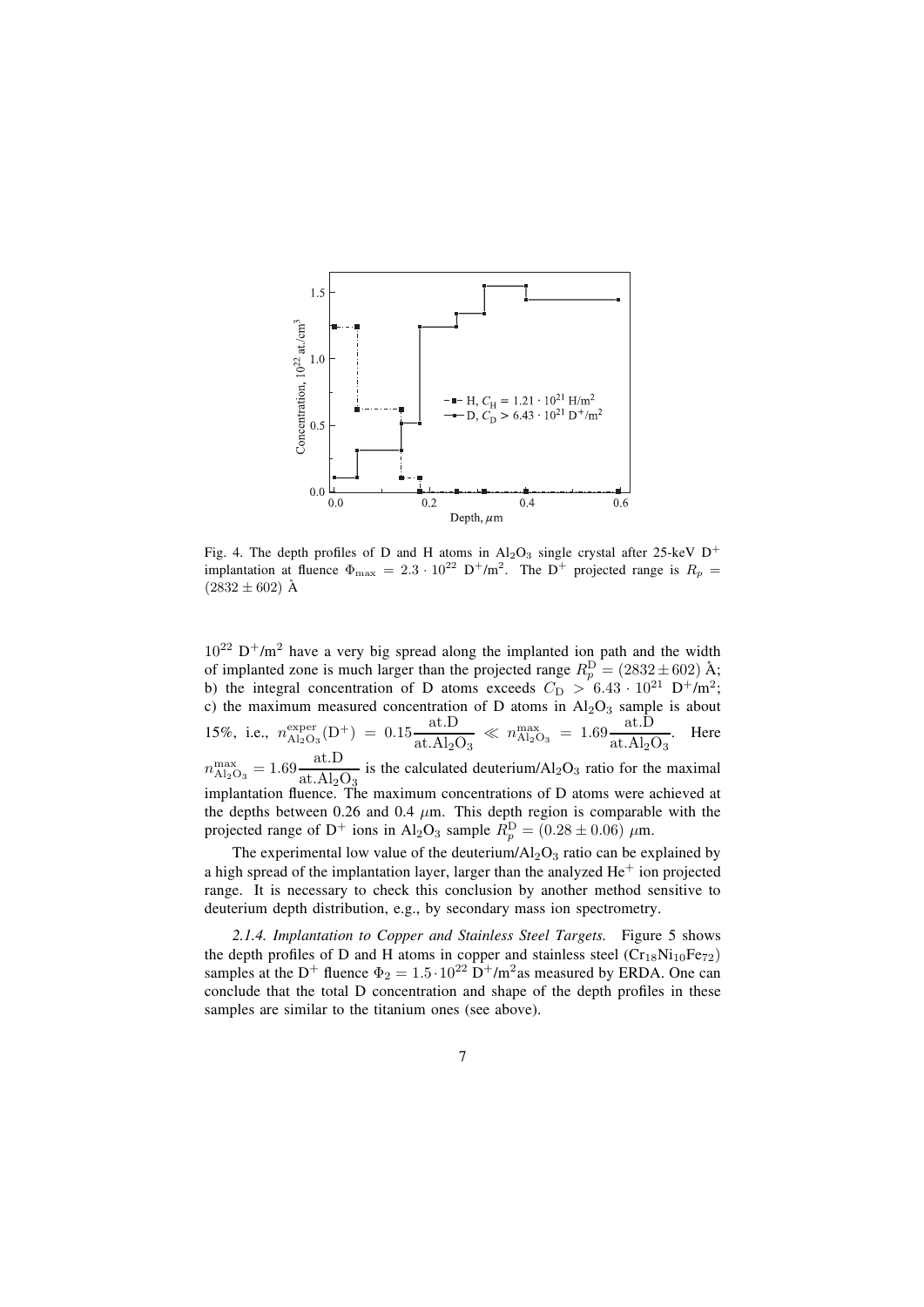

Fig. 5. The depth profiles of D and H atoms after 25-keV  $D^+$  implantation at one fluence  $\Phi_2 = 1.5 \cdot 10^{22} \text{ D}^+/\text{m}^2$  in Cu (*a*) and stainless steel Fe<sub>72</sub>Cr<sub>18</sub>Ni<sub>10</sub> (*b*) samples

*2.1.5. Implantation to Vanadium Targets.* Very interesting results were obtained by the ERDA studies of vanadium foils implanted by  $D^+$  ions for all the studied fluences. The total concentrations of D atoms in implanted pure V and Pd and  $Pd_{0.9}Rh_{0.1}$  alloy samples are presented in Figs. 6 and 7 for comparison.

The irradiated surfaces of V and Pd samples implanted by  $D^+$  ions at a fluence  $\Phi_{\text{max}} = 2.3 \cdot 10^{22} \text{ D}^{\text{+}}/\text{m}^2$  became dark brown and dark blue, respectively.

The calculated D/V and D/Pd ratios for fluences of implantation  $\Phi_{\text{max}} = 2.3 \times$  $10^{22} \text{ D}^{+}/\text{m}^{2}$  and  $\Phi_1 = 1.2 \cdot 10^{22} \text{ D}^{+}/\text{m}^{2}$  (3) have values  $n_{\text{V}}^{\text{max}}(\text{D}^{+})=2.06 \frac{\text{at.}\text{D}}{\text{at V}}$ at.V and  $n_{\text{Pd}}^{\text{max}}(\mathbf{D}^+) = 1.69 \frac{\text{at.}\mathbf{D}}{\text{at.}\mathbf{Pd}}$ , respectively. The total concentrations and depth concentrations of implanted  $D^+$  ions are very low. The measured values of D concentrations in both V and Pd implanted foils are less than  $1-2\%$  only; i.e., these values are near the detection limit of the employed ERDA setup.

It is known that Pd foils can be used as superfilters of hydrogen isotopes and impermeable membranes for other gases  $[7, 14, 15, 18, 20, 24–26]$ . The conclusion of our studies is that V foils can also be used as selective membranes for purification of hydrogen isotopes from other gases. It was shown [26] that with the use of so-called atomizer, i.e., special heating element  $(1000-2300 \text{ K})$ temperature range) which allows one to cause dissociation of molecular hydrogen and its heavier isotopes (chemical reaction  $H_2/D_2/T_2 \rightarrow H + H/D + D/T + T$ ),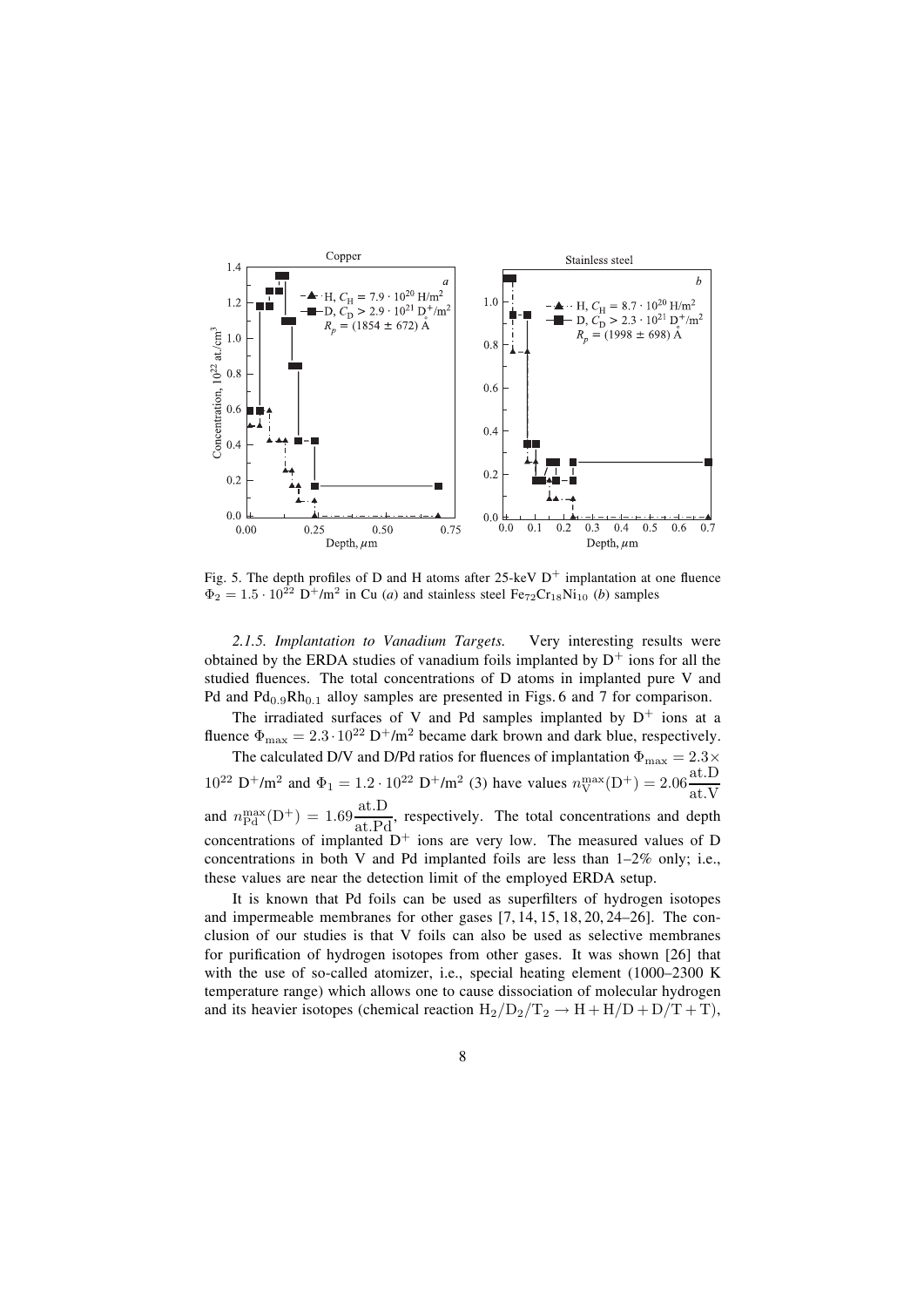

Fig. 6. The depth concentrations of D and H atoms in V samples after 25-keV  $D^+$ implantation at two fluences:  $\Phi_2 = 1.5 \cdot 10^{22} \text{ D}^+/\text{m}^2$  (*a*) and  $\Phi_{\text{max}} = 2.3 \cdot 10^{22} \text{ D}^+/\text{m}^2$  (*b*). The D<sup>+</sup> projected range is  $R_p = (1955 \pm 571)$  Å



Fig. 7. The depth concentrations of D and H atoms after 25-keV  $D^+$  implantation at fluence  $\Phi_1 = 1.2 \cdot 10^{22} \text{ D}^+/\text{m}^2$  in pure Pd (*a*) and Pd<sub>0.9</sub>Rh<sub>0.1</sub>(*b*) samples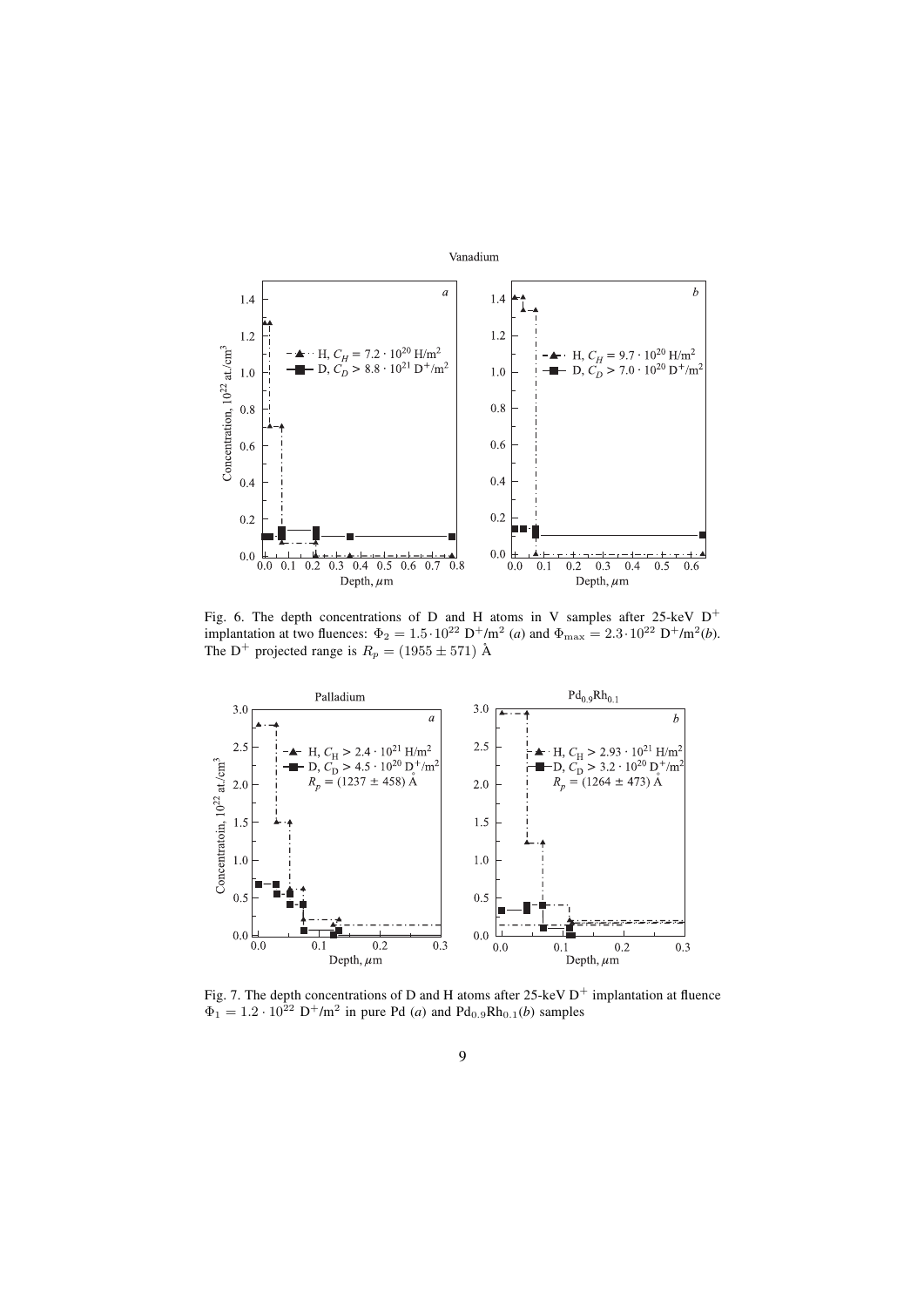the membranes made of vanadium together with niobium can also purify hydrogen. Experiments on vanadium-assisted gas separation began only recently. To our knowledge, no publications are devoted to investigation of desorption of high amounts of hydrogen-deuterium atoms after high-dose implantation.

All experimentally measured values for D atom total concentrations in the studied materials such as Zr, Ti, V, Cu, Pd, SS and  $Al_2O_3$  are summarized in Table 2. It is important to note the sputtered layers in all the studied metals and alloys are very thin (about 10–20 Å) in comparison to the projected range of  $D^+$ ions. As can be seen in Table 2, there is a close relation between experimentally measured total concentrations and implanted ion fluences, though a large spread of experimental profiles is observed in metals and alloys targets. Some positions in Table 2 are not filled yet and there are some inconsistencies to be settled in the very near future.

| Fluence of $D^+$<br>ion implantation,<br>$10^{22}$ D <sup>+</sup> /m <sup>2</sup> | $\Phi_1 = 1.2$        | $\Phi_2 = 1.5$        | $\Phi_3 = 1.8$                                     | $\Phi_{\rm max}=2.3$        |
|-----------------------------------------------------------------------------------|-----------------------|-----------------------|----------------------------------------------------|-----------------------------|
|                                                                                   |                       | $> 1.5 \cdot 10^{22}$ | $\approx 1.5 \cdot 10^{22}$                        | $\sim 2.3 \cdot 10^{18}$    |
| Zirconium, Zr                                                                     |                       | $D^{+}/m^{2}$         | $D^{+}/m^{2}$                                      | $D^{+}/cm^{2}$              |
|                                                                                   |                       | No desorption!        | No desorption!                                     | No desorption!              |
|                                                                                   |                       |                       | $> 0.6 \cdot 10^{22}$                              | $> 0.65 \cdot 10^{22}$      |
| Titanium, Ti                                                                      |                       |                       | $D^{+}/m^{2}$                                      | $D^{+}/m^{2}$               |
|                                                                                   |                       |                       | Desorption?                                        | Desorption?                 |
|                                                                                   |                       | $> 2.9 \cdot 10^{21}$ |                                                    |                             |
| Copper, Cu                                                                        |                       | $D^{+}/m^{2}$         |                                                    |                             |
|                                                                                   |                       | Desorption (?)        |                                                    |                             |
|                                                                                   | $> 4.5 \cdot 10^{20}$ |                       |                                                    |                             |
| Palladium, Pd                                                                     | $D^{+}/m^{2}$         |                       |                                                    |                             |
|                                                                                   | Super H/D-filter      |                       |                                                    |                             |
|                                                                                   |                       | $< 8.8 \cdot 10^{20}$ | $\approx 4.4 \cdot 10^{20}$                        | $\approx 7.0 \cdot 10^{20}$ |
| Vanadium, V                                                                       |                       | $D^{+}/m^{2}$         | $D^{+}/m^{2}$                                      | $D^{+}/m^{2}$               |
|                                                                                   |                       |                       | Super H/D-filter Super H/D-filter Super H/D-filter |                             |
| Stainless steel,                                                                  |                       | $> 2.3 \cdot 10^{21}$ |                                                    |                             |
| $SS\text{-}Fe_{72}Cr_{18}Ni_{10}$                                                 |                       | $D^{+}/m^{2}$         |                                                    |                             |
|                                                                                   |                       | Desorption (?)        |                                                    |                             |
| $Al_2O_3$                                                                         |                       |                       |                                                    | $> 6.4 \cdot 10^{22}$       |
|                                                                                   |                       |                       |                                                    | $D^{+}/m^{2}$               |
|                                                                                   |                       |                       |                                                    | Desorption?                 |

**Table 2. Total measured concentrations of implanted deuterium in several metals and** alloys at various fluences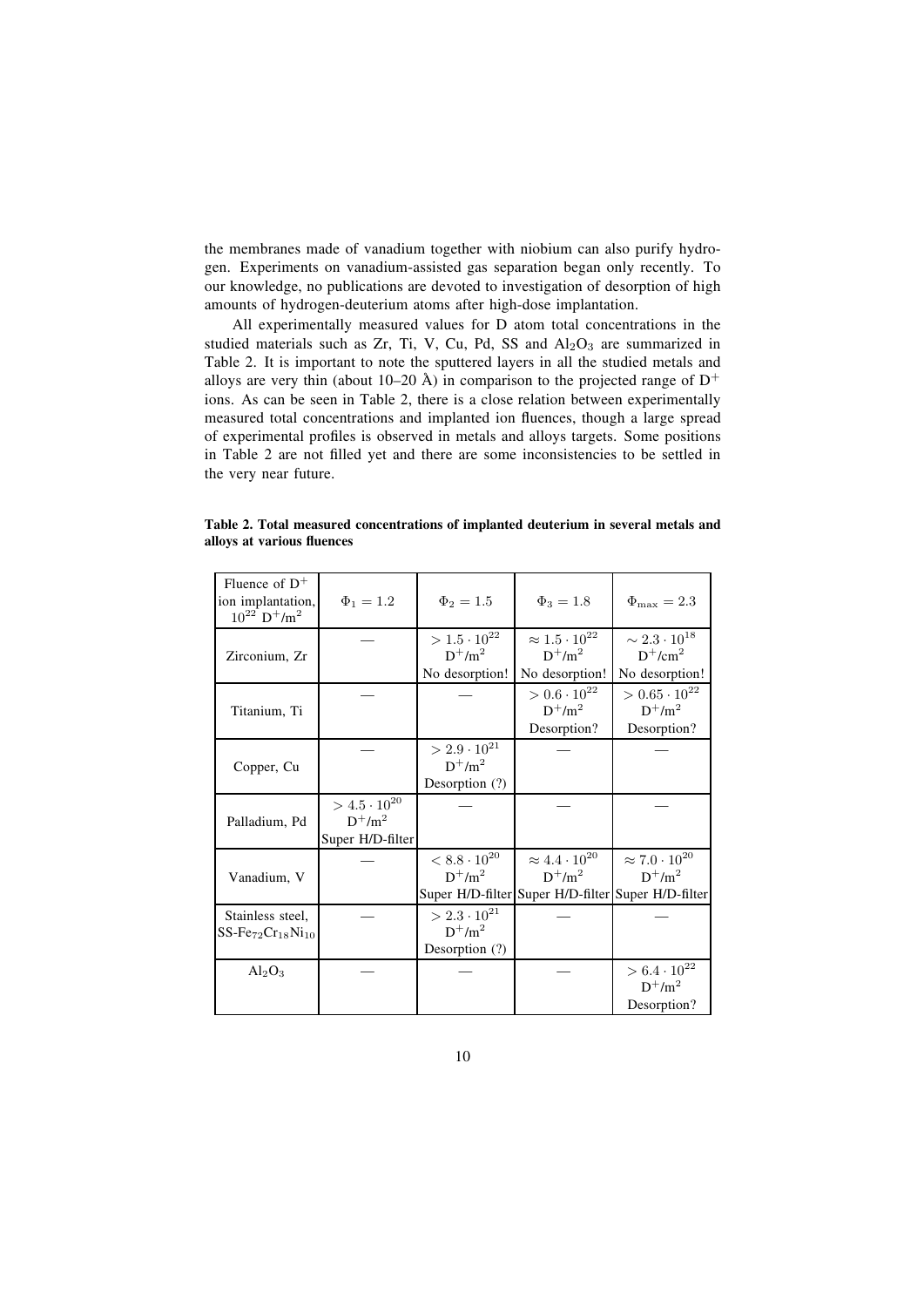

Fig. 8. The depth profiles of D and H atoms after 25-keV  $D^+$  implantation at fluence  $\Phi_1 = 1.2 \cdot 10^{22} \text{ D}^+/\text{m}^2$  in the following samples: Pd<sub>0.9</sub>Ag<sub>0.1</sub> (*a, b*); Pd<sub>0.9</sub>Pt<sub>0.1</sub> (*c, d*);  $Pd_{0.9}Rh_{0.1}$  (*e, f*);  $Pd_{0.9}Ru_{0.1}$  (*g, h*). The left column — 10 days; the right column — 3 months after the implantation

Capability of pure Pd for dissolving significant amounts of hydrogen was discovered a long time ago (1888, see [7, 15]). Since that time detailed investigations of hydrogen behavior in Pd alloys (in particular, with noble metals) attract considerable applied and fundamental interest. The D and H depth profiles in several Pd alloys were measured by ERDA repeatedly: the first measurement after 10 days and 3 months after the implantation (Fig. 8) (see also Fig. 7 for depth profiles for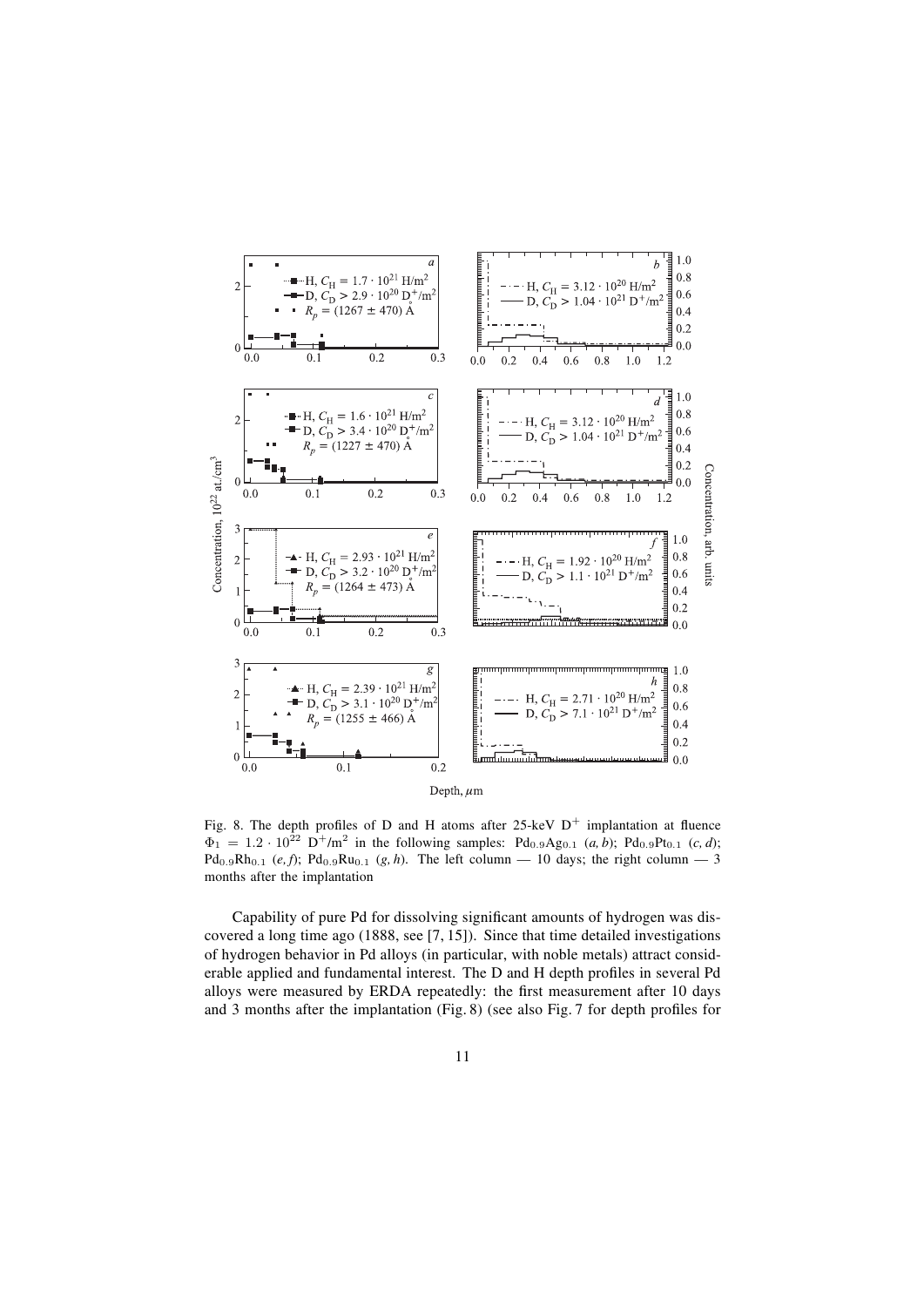Pd and  $Pd_{0.9}Rh_{0.1}$  alloy). From Fig. 8 one can conclude that the concentrations of implanted D atoms remain virtually unchanged. Some differences between the measured values can be connected also with different energies of ERDA setups at FLNP-JINR and at SINP-MSU: 2.3 and 1.9 MeV, respectively. It is necessary to note that the observations of high H concentration at great depth should be verified. The retention of high total concentrations of D atoms in measured Pd and Pd alloys can be explained by absorbtion of D atoms in gas bubbles and at grain boundaries  $[9-13]$ .

Table 3 summarizes the ERDA results for total D and H concentrations in Pd and in some palladium-based alloys as:  $Pd_{0.9}Ag_{0.1}$ ,  $Pd_{0.9}Pt_{0.1}$ ,  $Pd_{0.9}Ru_{0.1}$ , and  $Pd_{0.9}Rh_{0.1}$ . We repeat here some main results: from comparison of Tables 1 and 2 it is clear that the concentrations of implanted deuterium and of intrinsic hydrogen do not change much for a long period (three months) between the measurements. Minor differences are most probably related by different experimental setups for ERDA study and different energies of employed  $He<sup>+</sup>$  ions beams at FLNP (JINR, Dubna) and at SINP (MSU, Moscow). It is necessary to note that the depth distributions of intrinsic hydrogen atoms are very deep and have high concentrations for all Pd alloys. We conclude that both isotopes  $\overline{\phantom{a}}$  D and H

|                                                     | Table 3. Total concentrations of D (top value) and H atoms (bottom value) for all the                                      |  |
|-----------------------------------------------------|----------------------------------------------------------------------------------------------------------------------------|--|
|                                                     | studied palladium alloys: $Pd_{0.9}Ag_{0.1}$ , $Pd_{0.9}Pt_{0.1}$ , $Pd_{0.9}Ru_{0.1}$ , and $Pd_{0.9}Rh_{0.1}$ at fluence |  |
| $\Phi_1 = 1.2 \cdot 10^{22} \text{ D}^+/\text{m}^2$ |                                                                                                                            |  |

| Total                                                                                                      |                                                                         |                           |                    |                    |                               |  |  |
|------------------------------------------------------------------------------------------------------------|-------------------------------------------------------------------------|---------------------------|--------------------|--------------------|-------------------------------|--|--|
| concentrations                                                                                             | Pure Pd                                                                 | $Pd_{0.9}Ag_{0.1}$        | $Pd_{0.9}Pt_{0.1}$ | $Pd_{0.9}Ru_{0.1}$ | $Pd_{0.9}Rh_{0.1}$            |  |  |
| $\rho$ , g/cm <sup>3</sup>                                                                                 | 12.02                                                                   | 11.87                     | 12.96              | 12.05              | 12.03                         |  |  |
| $N$ , at. $M/cm3$ ,                                                                                        |                                                                         |                           |                    |                    |                               |  |  |
| $10^{22}$                                                                                                  | 6.803                                                                   | 6.798                     | 6.770              | 6.854              | 6.803                         |  |  |
| Implantation of deuterium ions, energy 25 keV, fluence $\Phi_1 = 1.2 \cdot 10^{22} \text{ D}^+/\text{m}^2$ |                                                                         |                           |                    |                    |                               |  |  |
| $R_p^{\rm D}$ , $\rm \AA$                                                                                  | $1237 \pm 458$                                                          | $1267 \pm 470$            | $1227 \pm 470$     | $1255 \pm 466$     | $1264 \pm 473$                |  |  |
| $S_{\star}$                                                                                                | 0.00112                                                                 | 0.0104(Pd)                | 0.0083(Pd)         | 0.0073(Pd)         | $0.00074($ Pd $)$             |  |  |
| at.M/at.D                                                                                                  |                                                                         | $0.00086(Ag)$ 0.00062(Pt) |                    |                    | $0.00084$ (Ru) $0.00098$ (Rh) |  |  |
| Equation $(2)$                                                                                             | $n(D^+) \approx 1.42$ at D <sup>+</sup> /at M at depth $\approx 1450$ Å |                           |                    |                    |                               |  |  |
| ERDA measurements after implantation (FLNP-JINR, $He+$ - 2.3 MeV)                                          |                                                                         |                           |                    |                    |                               |  |  |
| $R_p^{\text{He}}$ , $\mu$ m                                                                                | $0.88 \pm 0.30$                                                         | $0.89 \pm 0.30$           | $0.88 \pm 0.32$    | $0.87 \pm 0.30$    | $0.88 \pm 0.28$               |  |  |
| $C_D, D^{+}/m^2, 10^{21}$                                                                                  | $\sim 0.45$                                                             | $\sim 0.29$               | $\sim 0.34$        | $\sim 0.31$        | $\sim 0.29$                   |  |  |
| $C_{\rm H}$ , H/m <sup>2</sup> , $10^{21}$                                                                 | > 2.41                                                                  | >1.70                     | >1.57              | > 2.39             | $>$ 3.21                      |  |  |
| ERDA measurements two month later after implantation (MSU, $He+$<br>$1.9 \text{ MeV}$                      |                                                                         |                           |                    |                    |                               |  |  |
| $C_D$ , $D^{\dagger}/m^2$ , $10^{21}$                                                                      |                                                                         | $\sim 0.20$               | $\sim 0.31$        | $\sim 0.27$        | $\sim 0.19$                   |  |  |
| $C_{\rm H}$ , H/m <sup>2</sup> , $10^{21}$                                                                 |                                                                         | >1.10                     | >1.04              | > 0.71             | >1.10                         |  |  |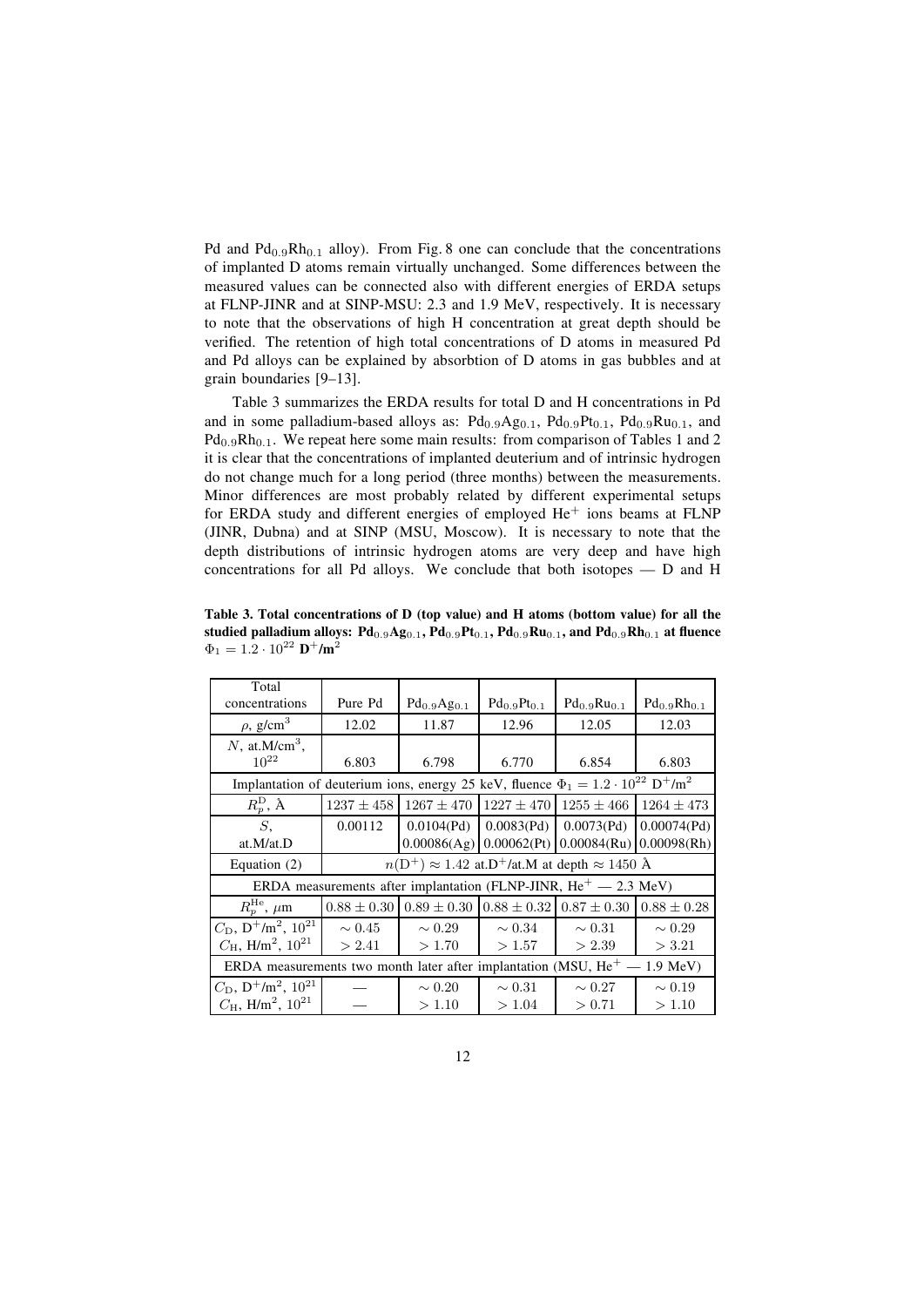atoms — exist in alloy lattices as substitutional and interstitial atoms and/or as small gas bubbles  $[9-13]$ . The obtained hydrogen concentrations are high:  $(1.5-3.2)$  ·  $10^{21}$  H/m<sup>2</sup>, which is very promising for possible future applications. The depth distribution of intrinsic H atoms in all the studied Pd alloys was very broad.

**2.2. Small-Angle X-ray Scattering.** The small-angle scattering intensity for almost all the studied foils was negligible, which indicates high homogeneity of the electron density distribution in the samples. This can be easily interpreted as absence of extended defects and/or of clustering of point defects. However, in the corundum and titanium samples the SAXS signal was observed. The size distribution curves of spherical scatterers for these samples are shown in Fig. 9. Scattering from initial (unimplanted) samples was used as a background, thus permitting one to minimize any possible contribution form intrinsic defects and/or from texture.

The scattering patterns for these two samples are very different. The scatterers in Al<sub>2</sub>O<sub>3</sub> produced by implantation of 25-keV D<sup>+</sup> ions up to a dose of  $\Phi_{\text{max}} =$  $2.3 \cdot 10^{22}$  D<sup>+</sup>/m<sup>2</sup> can be described as a monodisperse system with diameters close to 1 nm. Such a narrow size distribution is not very common for inorganic systems. Most likely, this scattering is due to small gas bubbles or similar defects. However, in titanium sample the size distribution of the scatterers is very different: it is broad with a main peak around 10 nm (radius) and secondary one around 16 nm. Unique assignment of these peaks using only SAXS data is impossible. The scattering could be assigned to clusters of point, e.g., radiation, defects. They might be precursors of bubbles, or reflect formation of hydride phase.



Fig. 9. Size distribution of scatterers in ion implanted titanium and corundum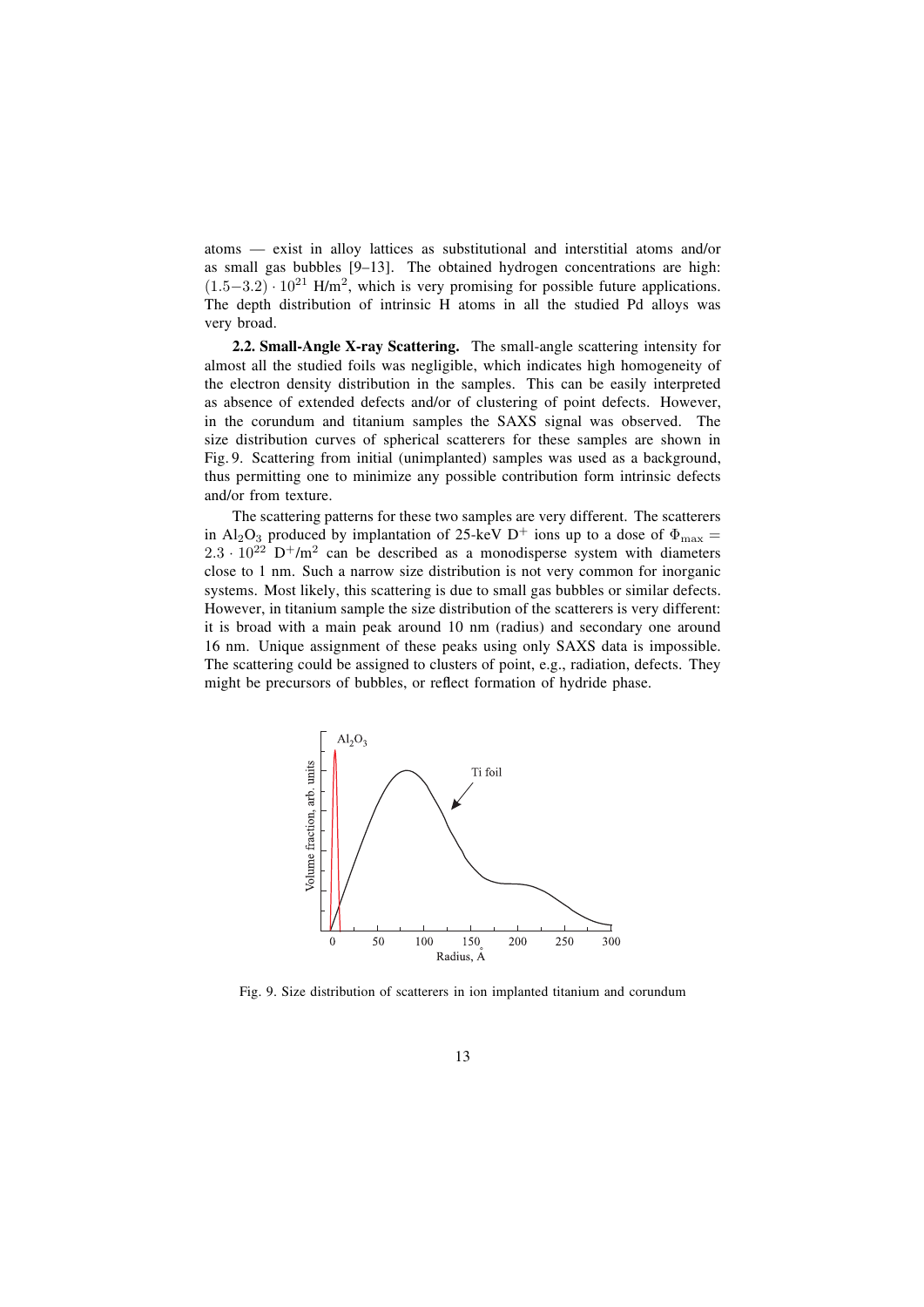The SAXS data might be explained by very different behavior of hydrogen in metals and ceramics. In metals hydrogen is present as a «lattice gas» or form hydrides. In ceramics hydrogen may form point defects saturating dangling bonds, it can recombine to  $H_2$  molecule, etc. In addition, the diffusion rates of H isotopes are much higher in metals, thus explaining high desorption rates.

It is well known  $[9-12, 22, 23]$  that deuterium and helium confined in small bubbles in metals with high mechanical strength can be present in solid state. The internal pressure should be about  $P = 2\gamma/R$ , where  $\gamma$  is a surface tension. The estimated values of He pressure in bubbles in aluminum and nickel is  $P \approx$ 13 MPa (radius of the bubble is  $R = 0.65$  nm with atomic density  $\approx 1.4 \times$  $10^{23}$  He/cm<sup>3</sup>) and P  $\approx$  50 GPa (with atomic density  $\approx 1.4 \cdot 10^{23}$  He/cm<sup>3</sup>). respectively [12, 13, 22, 23].

#### **CONCLUSIONS**

The depth distributions of D and H atoms after implantation of  $D^+$  into several pure metals (Zr, Ti, Cu, V, and Pd), alloys (SS,  $Pd_{0.9}Ag_{0.1}$ ,  $Pd_{0.9}Pt_{0.1}$ ,  $Pd_{0.9}Ru_{0.1}$ , and  $Pd_{0.9}Rh_{0.1}$ ) and single crystal  $Al_2O_3$  were measured using ERDA method.

It is shown that total concentrations of implanted deuterium for high fluences  $\Phi = 1.2 \cdot 10^{22}$ ,  $1.5 \cdot 10^{22}$ ,  $1.8 \cdot 10^{22}$ , and  $2.3 \cdot 10^{22}$  D<sup>+</sup>/m<sup>2</sup> correspond to employed ion fluences, in particular for Zr foils. The observed depth profiles of deuterium show a spread along the projected range of incident ions.

The D<sup>+</sup> implantation up to very high fluences with small ion flux  $\approx 3.5 \times$  $10^{17}$  D<sup>+</sup>/(m<sup>2</sup> · s) allowed us to obtain high total concentrations in most of the studied metals and alloys, except for V and Pd. Deuterium-saturated layers span considerable depth, several times the projected implantation ranges. No blistering and exfoliation was observed.

High desorption losses of deuterium were observed for implanted vanadium samples for all the used fluences. The comparison of implanted samples of V and Pd allowed us to conclude that V foils can be used together with more expensive Pd foils for separation and purification of hydrogen and its heavier isotopes from other gases.

In future it is important to study other deuterium-implanted elements of group V of the Periodic Table such as Nb and Ta. Vanadium is known to have lower level and shorter period of fission fragment radioactivity decays than heavier elements of group V, so this metal is much better suited for applications in fusion reactors.

Desorption of implanted deuterium, as well as its spread, is very small for Pd and its diluted alloys. These samples also contain high concentrations of intrinsic hydrogen.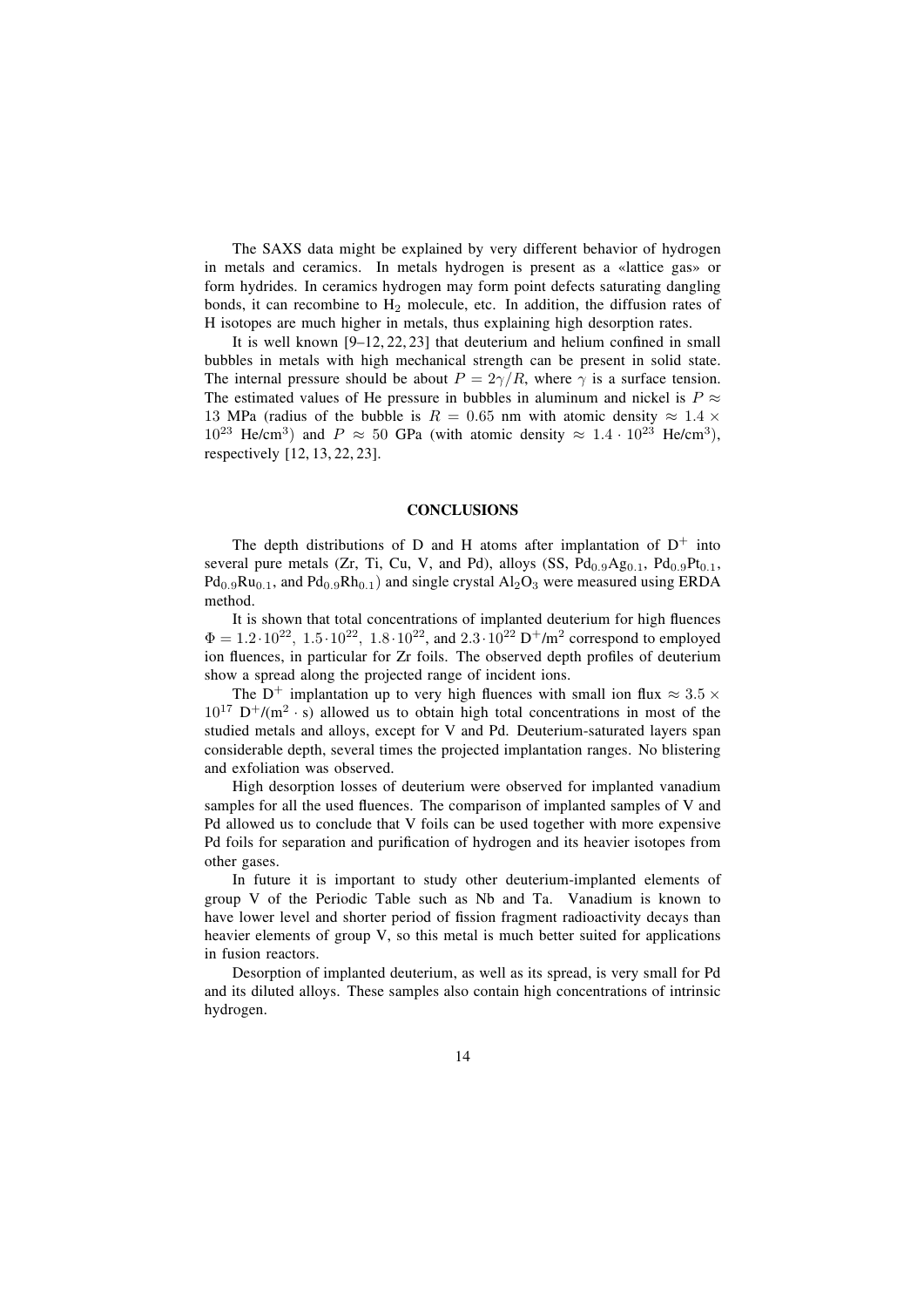The metal surfaces change color once a certain critical fluence value is surpassed. The extent of the changes is proportional to implantation fluence. This allows us to estimate the implantation fluence at least semi-quantitatively, e.g., using spectrophotometer.

All the implanted metal samples were deformed, probably by emergence of gas pores or gas bubbles.

Small-angle X-ray scattering (SAXS) reveals the appearance of small welldefined heterogeneities with radii approx. 1 nm in implanted corundum. These defects might correspond to gas bubbles. Heterogeneities also appear in implanted titanium, though the size distribution is much broader and the defects are much larger ( $> 10$  nm). These scatterers might represent early stages of bubbles formation or agglomeration of point defects. No SAXS signal was detected for the other implanted samples, indicating the absence of defects clusterization.

**Acknowledgements.** The authors are grateful to Prof. Andrzej Czachor (Atomic Energy Institute — POLATOM, Šwierk/Otwock, Poland) for the provision of the Pd and Pd-based alloy materials for the studies and fruitful discussions in all the stages of the studies, and to Prof. Stanislaw Filipek (Institute of Chemical Physics, Warsaw, Poland) for the provision of a high-pressure setup for metals and alloys saturations.

# **REFERENCES**

- 1. *Winter C. J., Nitsch J.* Hydrogen as an Energy Carrier: Technologies, Systems, Economy. Springer, 1988.
- 2. *Schlapbach L., Zuttel A.* Hydrogen-Storage Materials for Mobile Applications // Nature. 2001. V. 414. P. 353-361.
- 3. *Zuttel A. Materials for Hydrogen Storage // Materials Today. 2003. V.6. P.24-33.*
- 4. *Zaluski L., Zaluska A., Strom-Olsen J. O.* Nanocrystalline Metal Hydrides // J. Alloys and Compounds. 1997. V. 253-254. P. 70-79.
- 5. *Miyamoto K.* Fundamentals of Plasma Physics and Controlled Fusion / Ed. V. D. Shafranov. M.: Fizmatlit, 2007. 424 p.
- 6. *Mikhailov V. N. et al.* Lithium for Fusion Reactors and Space Nuclear Power Systems of the 21st Century. Moscow: Energoatomizdat, 1999. 527 p.
- 7. Metal Hydrides // Metal Hydrides as Materials of Nuclear Reactions / Eds. W. M. Mueller, J. P. Blackledge, G. G. Libowitz. New York and London: Acad. Press, 1968. P. 58-83.
- 8. *Bauer W.* Surface Processes in Plasma Wall Interactions // J. Nucl. Mater. 1978. V. 76&77. P. 3-15.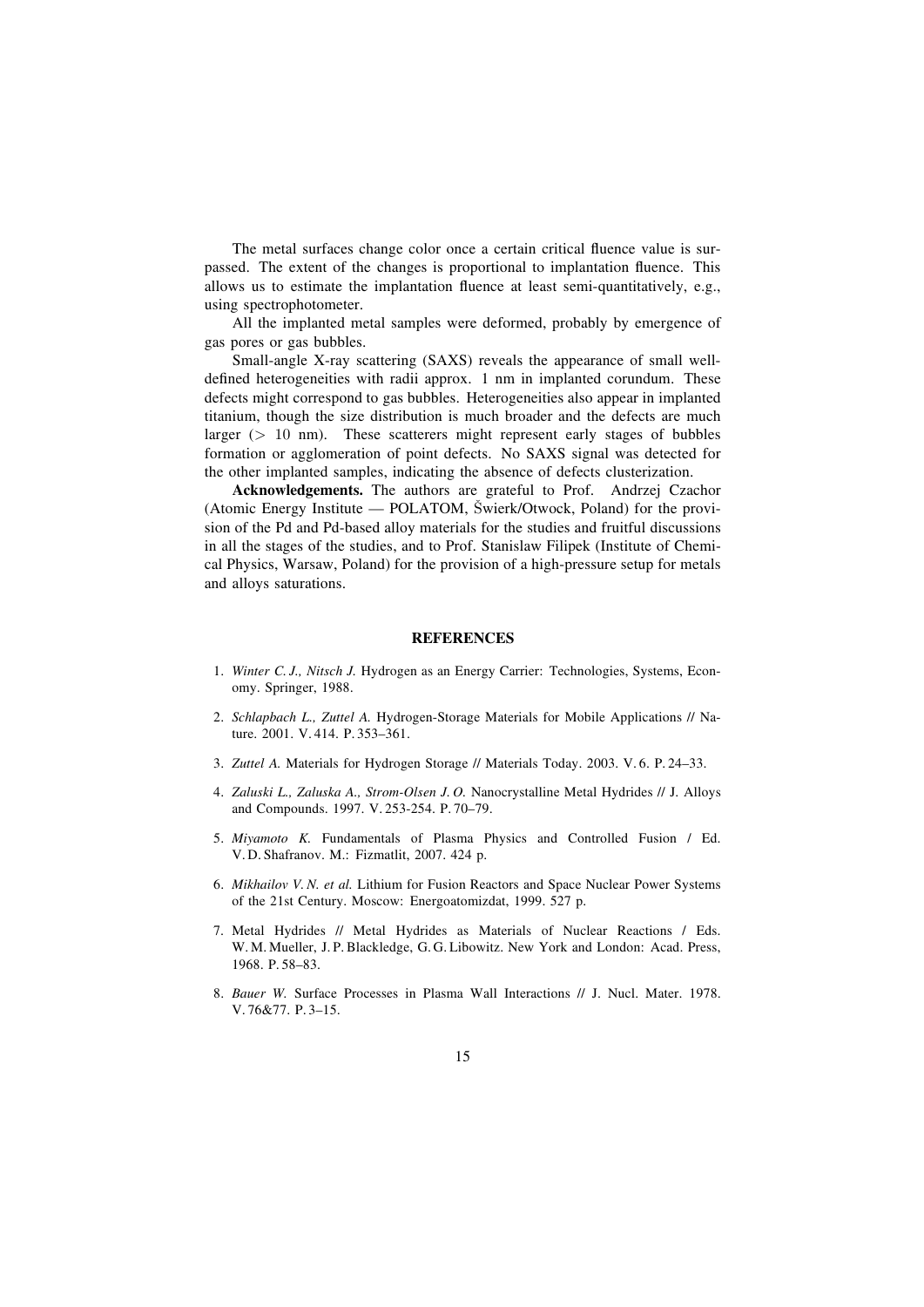- 9. *Smith D. L.* Sputtering Model for Fusion Reactor First-Wall Materials // J. Nucl. Mater.  $1978. V. 75. P. 20-31.$
- 10. *Jonson P. B., Mazey D. J.* Helium-Bubble Superlattice in Copper and Nickel // Nature. 1979. V. 281(5730). P. 359-360.
- 11. *Jonson P. B., Mazey D. J.* The Gas-Bubble Superlattice and the Development of Surface Structure in He<sup>+</sup>and H<sup>+</sup> Irradiated Metals at 300 K // J. Nucl. Mater. 1980. V. 93&94. P. 721-727.
- 12. *Kalin B. A., Chernov I. I.* Lattice Organization of Pore and Bubble Structure in Irradiated Metals and Alloys // Atomic Science Abroad. 1986. V. 10. P. 3-9.
- 13. *Jager W., Roth J.* Microstructure of Ni and Stainless Steel after Multiple Energy He and D Implantation // J. Nucl. Mater. 1980. V. 93&94. P. 756-766.
- 14. *Wiśniewski R.* High Pressure Apparatus for Gaseous Hydrogen up to 25 Kilobars and Temperature Range  $-50^{\circ}$ C to  $+100^{\circ}$ C // Rev. Sci. Instruments. 1970. V. 41(3). P. 455-464.
- 15. *Baranowski B., Filipek S. M.* 45 Years of Nickel Hydrides // Polish J. Chem. 2005. V. 79. P. 789-806; http://malina.inchf.edu.pl/person/filipek.html.
- 16. *Didyk A. Yu. et al.* Studies of Radiation Effects in Materials on ECR Heavy Ion Source Beam Line at FLNR // Proc. of XI Intern. Conf. «Radiation Physics of Solids», Sevastopol, Crimea, July 2001. 2001. P. 340-350.
- 17. *Biersack J. P., Haggmark L. G.* A Monte Carlo Computer Program for the Transport of Energetic Ions in Amorphous Targets // Nucl. Instr. Meth. Phys. Res. B. 1980. V. 174. P. 257-269; http://www.srim.org.
- 18. *Wiśniewski R., Rostockil A. J.* Hall Effects in Pd-H System // Phys. Rev. B. 1971. V. 3. P 251-252.
- 19. *Hrubčin L. et al.* Application of the ERD Method for Hydrogen Determination in Silicon (Oxy)nitride Thin Films Prepared by ECR Plasma Deposition // Nucl. Instr. Meth. Phys. Res. B. 1994. V. 85. P. 60-62.
- 20. *Ishigami R., Ito Y., Yasida K.* In Situ ERDA Measurements of Hydrogen Isotope Concentrations in Palladium at Atmospheric Pressure // Nucl. Instr. Meth. Phys. Res. B. 2008. V. 266. P. 1319-1323.
- 21. *Borisov A. M. et al.* Peculiarities of Impulse Polyenergetic Implantation // Izv. Rus. Acad. Sci. Series Physics. 2000. V. 64(4). P. 763-766.
- 22. *Komarov F. F.* Ion Implantation to Metals, Moscow: Metallurgy, 1990. 216 p.
- 23. *Jager W. et al.* // Rad. Effects. 1983. V.78. P.315-325.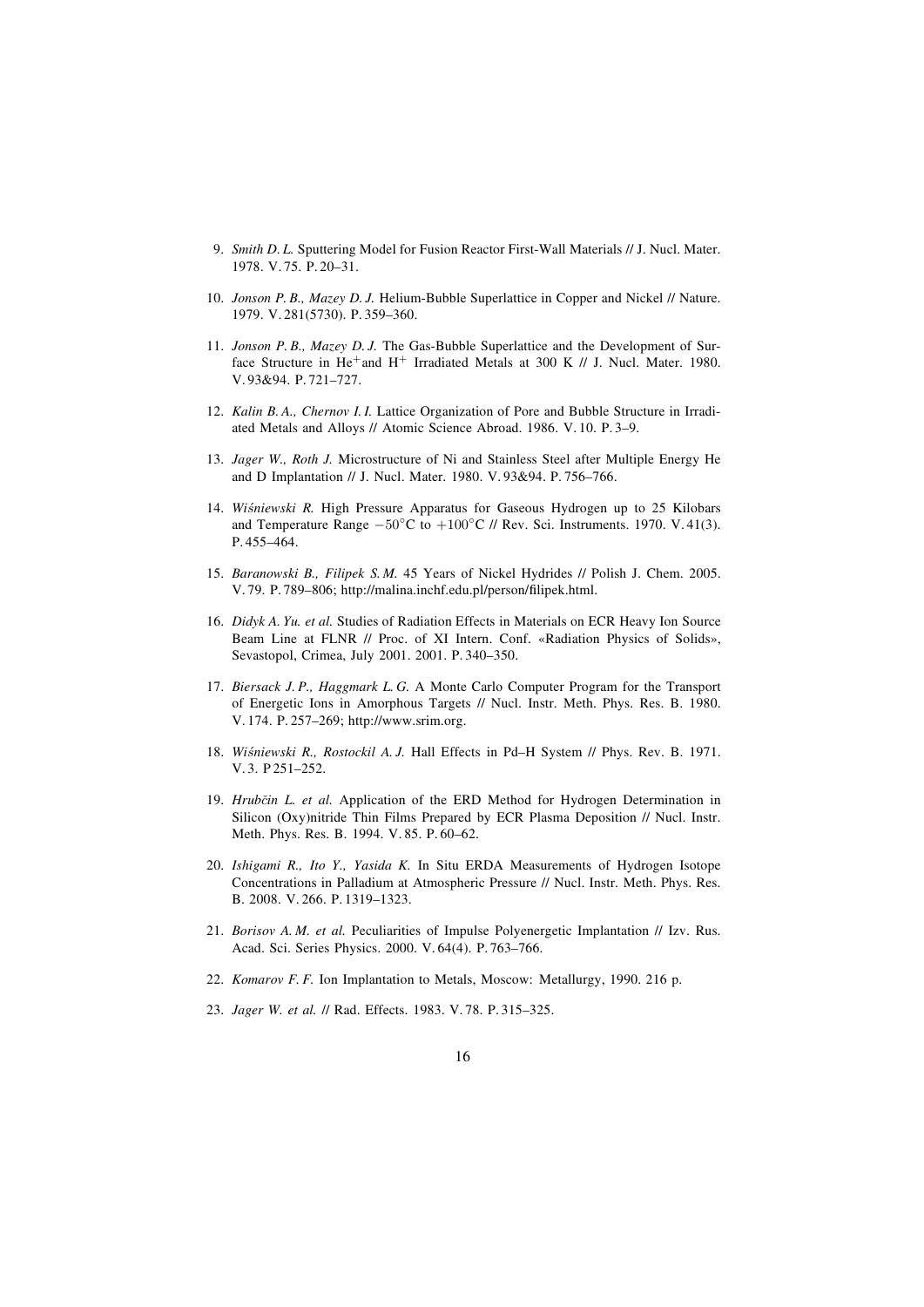- 24. *Klevtsov V. G. et al.* Diffusion Cleaning of Hydrogen Isotopes by Palladium Filters // Hydrogen Isotopes. Fundamental and Applied Research: Collection of papers / Ed. A. A. Uchimchyk. Sarov, 2009. P. 360-365.
- 25. *Uchimchyk A. A., Gaevoj V. K.* Studies of Hydrogen Isotope Permeability through Some Constructive Materials // Hydrogen Isotopes. Fundamental and Applied Research: Collection of papers / Ed. A. A. Uchimchyk. Sarov, 2009. P. 330-335.
- 26. *Musjaev R. N. et al.* Study of Superpermeability Phenomenon of Hydrogen Isotopes through Vanadium Membrane on PROMETEI setup // Hydrogen Isotopes. Fundamental and Applied Research: Collection of papers / Ed. A. A. Uchimchyk. Sarov, 2009. P. 355-359.
- 27. *Chernyshov A. A., Veligzhanin A. A., Zubavichus Y. V.* «Structural Materials Science» End-Station at the Kurchatov Synchrotron Radiation Source: Recent Instrumentation Upgrades and Experimental Results // Nucl. Instr. Meth. Phys. Res. A. 2009. V. 603.  $P.95 - 98.$
- 28. *Svergun D. I.* Determination of the Regularization Parameter in Indirect-Transform Methods Using Perceptual Criteria // J. Appl. Cryst. 1992. V. 25. P. 495-503.

Received on January 27, 2011.